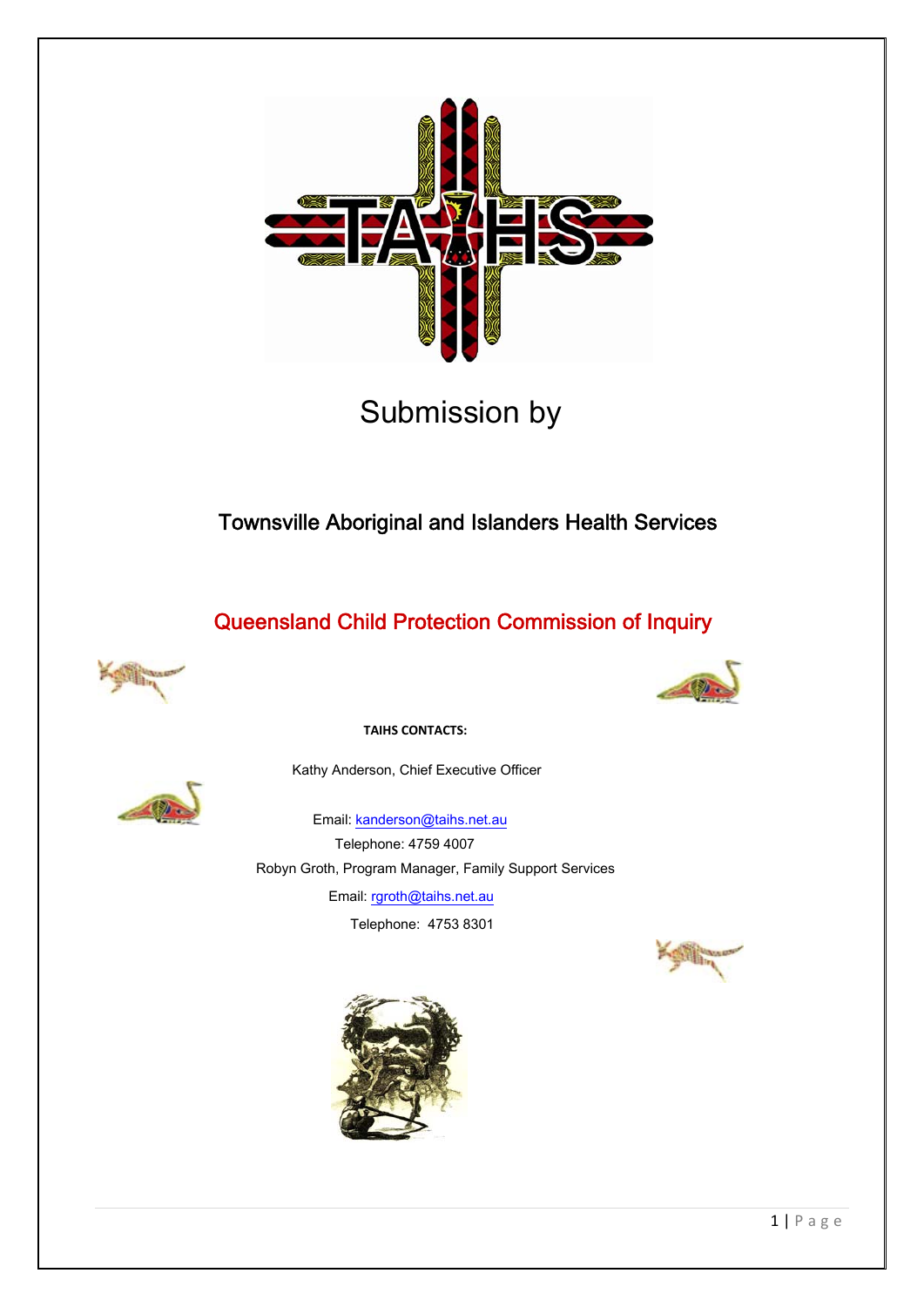

**Townsville Aboriginal and Islanders Health Services**

We are a people of our ancestors; we are a people of our land; we are a people of our culture; we are a people of our dreamtime; we are a people of our people; we are a people of dignity; we **are a people of our children……..**

To tell our story we need to ask the Commissioner to journey with us through our history and past experiences, our present time and our future in which we hold so much hope, determination and longing.

When you enter on the journey and step into our world Commissioner we ask that you come with an open heart and a longing to know and understand and respect, for only from that place within you will you truly master the spirit of understanding our people.

When we speak of our children please be mindful that we are speaking of the ancestors of the children who will bear children and those children will honour today's children as their ancestors.

We need our children to walk a path that brings a sense of belonging to our people……..a path that is steeped in their culture and tradition.

The journey will take us to the many stories of grief and despair, of loss and great anxieties, of fear and trepidation, of chronic illnesses and premature death.

We walk bearing the many labels gathered as we pass through the different stages of our own development and survival such as family violence, drunks, drug abusers, homelessness, sexual abusers, child abusers, and juvenile criminals.

From these dark alley ways has emerged broken human beings seeking a sense of his or her dignity and worth, seeking a sense of belonging and inclusion, seeking to be loved and respected.

Today's journey is not too different from our past. The 21<sup>st</sup> Century will write its own words on our cultural history and sacrifices. The residue from our stolen generation lives on in the hearts of our elderly and is visible in our young. The evidence is profound in that we have the highest rate of children in protective care. Our journey and our story must not allow such atrocities to be deleted from the annals of Australian history or be repeated with the same "good intentions".

The stories written about today's Aboriginal and Torres Strait Islander people will carry the thoughts and aspirations of our people as written by our people. As you journey with us Commissioner we invite you to embrace the story of our world as we live it today. As we walk a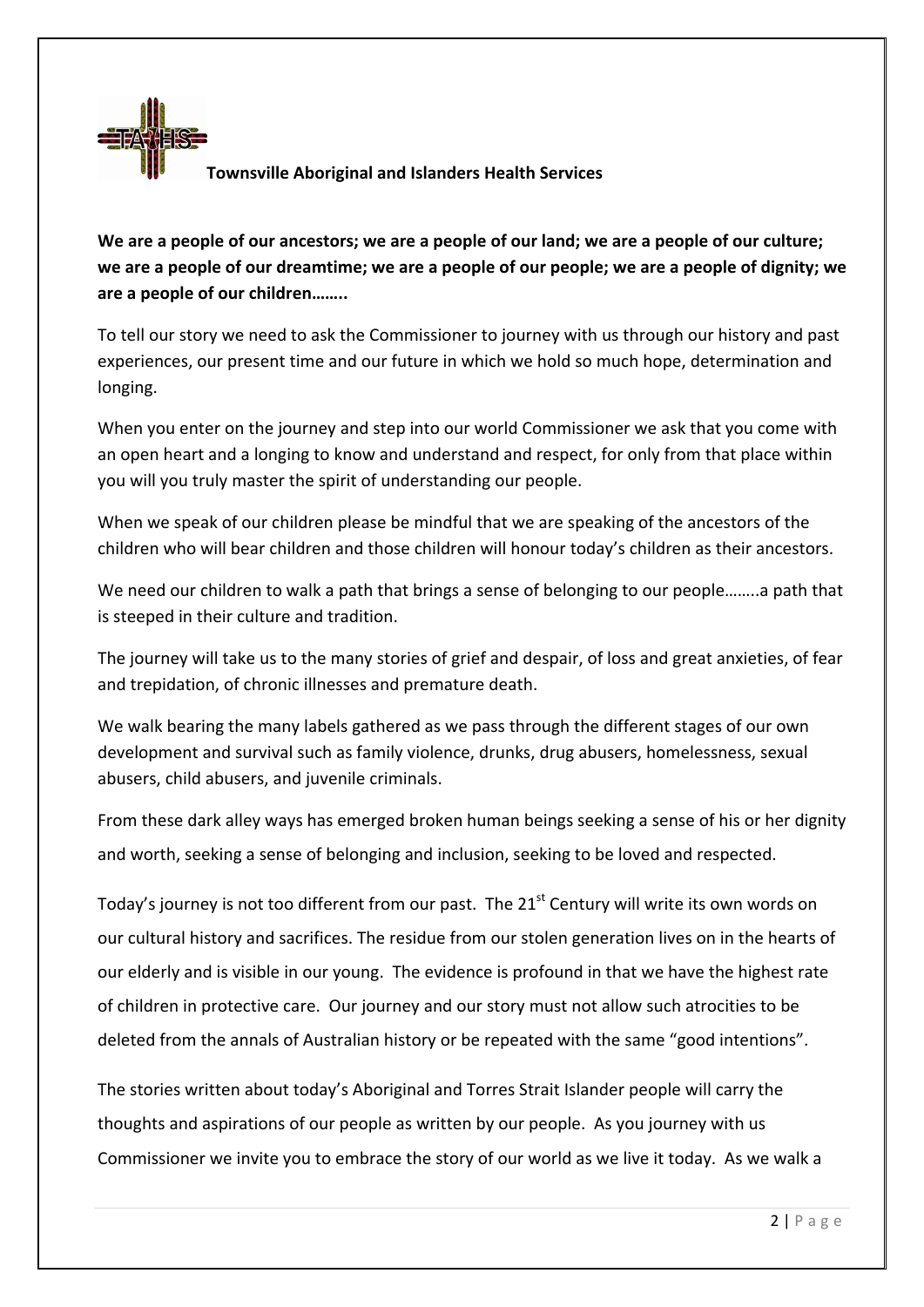path of personal healing we ask you to acknowledge our grief and our losses and journey beside us with a shared determination to make our country and our land a safe dwelling place for all our people.

The simplicity of our love of family and kin is not a reflection of a weakness or discontent. The strengths that encompass this simplicity are magnified in the traditional extended families resolute to be there for one another. The presence of aunties, uncles, nanas, pops and cousins provide our children with traditional leadership and an understanding of their growth towards womanhood and manhood. This strength cannot be reproduced by any person in the public arena who has no knowledge or those who claim to have some knowledge and understanding of cultural appropriateness.

As we take you deeper into the experiences of our journey we will familiarise you with the undignified processes carried out by people who have very limited understanding or awareness of cultural appropriateness. We are bombarded with questions; case managed; assessed for this and assessed for that; judged as being compliant or non‐compliant; taught strategies and/or techniques; put on programs and removed from programs; we are funded and non‐funded; we are told what we need and when we need it but rarely told WHY we need it or, when we will cease to need it. People talk AT us and around us but rarely TO us.

While we recognise the intent as being one of service and an expression of care we are fearful of the ignorance that often accompanies and guides the good intentions of those wanting to journey with Aboriginal and Torres Strait Islander families and individuals. It is in this ignorance that we experience so much of our loss of culture and dignity.

Cultural consideration is our primary request of the Commission. We need that consideration to encompass every decision made by the Commission particularly with the attention given to addressing the over representation of Aboriginal and Torres Strait Islander children in care and the specific recommendations of the Crime and Misconduct Commission's (CMC) 2004 report *Protecting children: An Inquiry into Abuse of Children in Foster Care.*

Our journey to date has taken many turns and brought us face to face with adversities and hardship. Step gently on our land Commissioner and celebrate with us as we gather strength to rise above the insults and discrimination, the name calling, the degradation of our land and spirit, the shame felt by loss of dignity, the separation of our children from family and our cries in the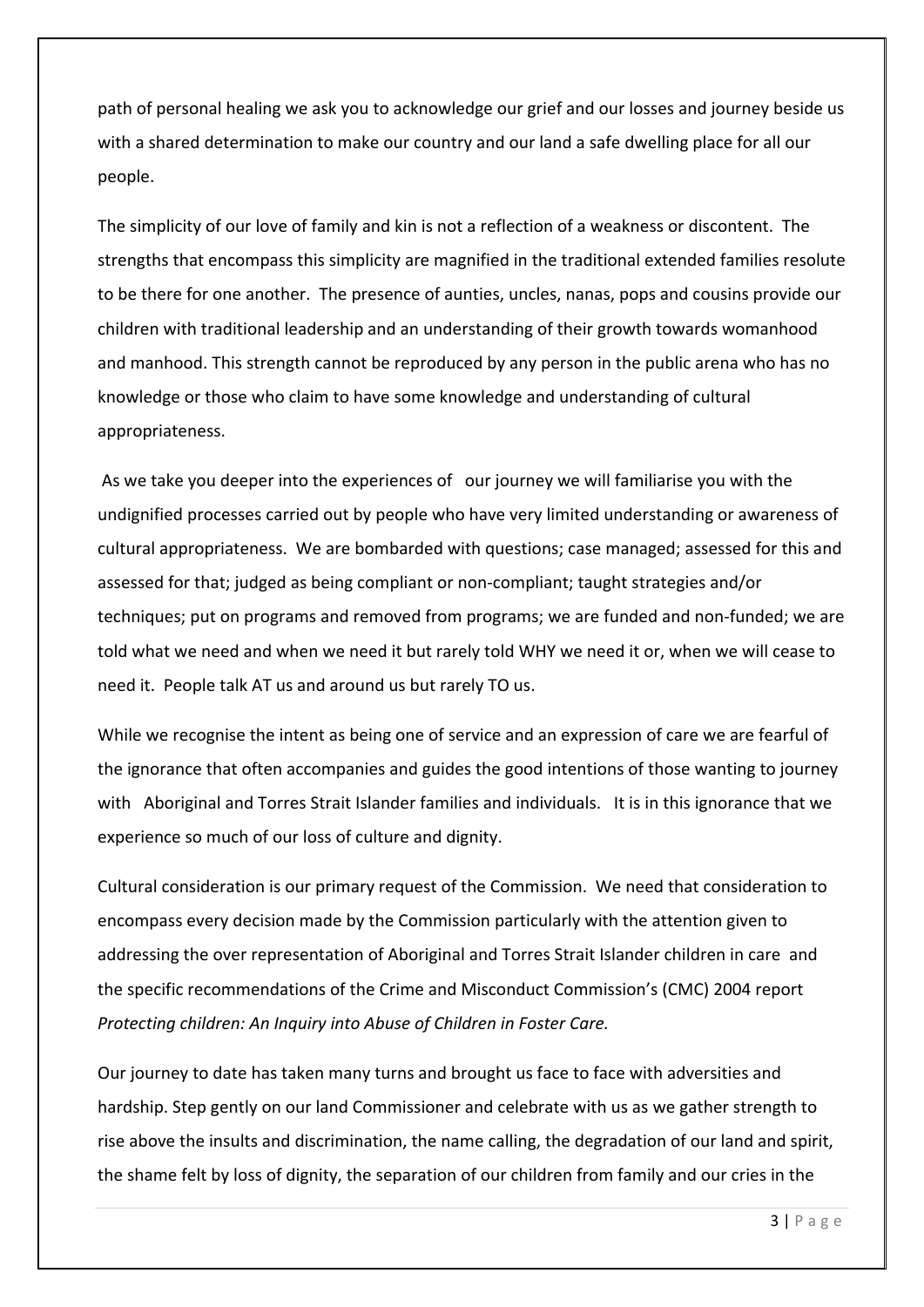night awaiting their return. Our spirit is rekindled by our people who work for the Townsville Aboriginal and Islanders Health Services (TAIHS). With a background steeped in child protection TAIHS is a key non‐government body of highly skilled professional personnel committed to the provision of Health Services for Aboriginal and Torres Strait Islander people. Since its inception in July 1975, TAIHS has grown in its commitment and service to children, young people and families and in 2012 is providing a wide range of primary and allied health, mental and social health, early intervention, stolen generation, homelessness, drug and alcohol and other programs.

The four TAIHS programs directly involved in delivering child protection services to the Townsville region and across a large area of North Queensland are funded by the now Department of Communities. The programs are the Recognised Entity (RE), Foster and Kinship Services (FKS), Family Intervention Service (FIS) and Family Support Services (FSS). TAIHS has been delivering the RE, FKS and FIS services since approximately 2001 and the FSS since late 2010. All four programs demonstrate TAIHS strong commitment and capacity to work together in partnership with our clients to achieve greater outcomes for Aboriginal and Torres Strait Islander Queenslanders.

The RE and FSS programs service an area that covers approximately 212,000  $km^2$  square kilometres or 12% of Queensland (including Palm Island). The Foster and Kinship Services cover an area of approximately [1](#page-0-0)21,555 km<sup>2</sup> (7% of Queensland).<sup>1</sup> The FIS program delivery is confined to the city of Townsville.

Investment in the delivery of these programs has afforded TAIHS a unique and privileged insight and comprehensive understanding of the issues confronting the families in the region. These issues include alcohol and drug abuse, homelessness and over‐crowding, trans‐generational trauma, a transient population, high rates of single parent households, high numbers of families with young children, disengagement with the education system, chronic health problems, widespread poverty and unemployment, and family violence. The issues are widely recognised and acknowledged as contributing factors in the over representation of Aboriginal and Torres Strait Islander children in the Child Protection system in Queensland and all other States across Australia.

<span id="page-3-0"></span>

<sup>1</sup> *Queensland Regional Profiles,* Office of Economic and Statistical Research, Queensland Treasury and Trade (August 2012).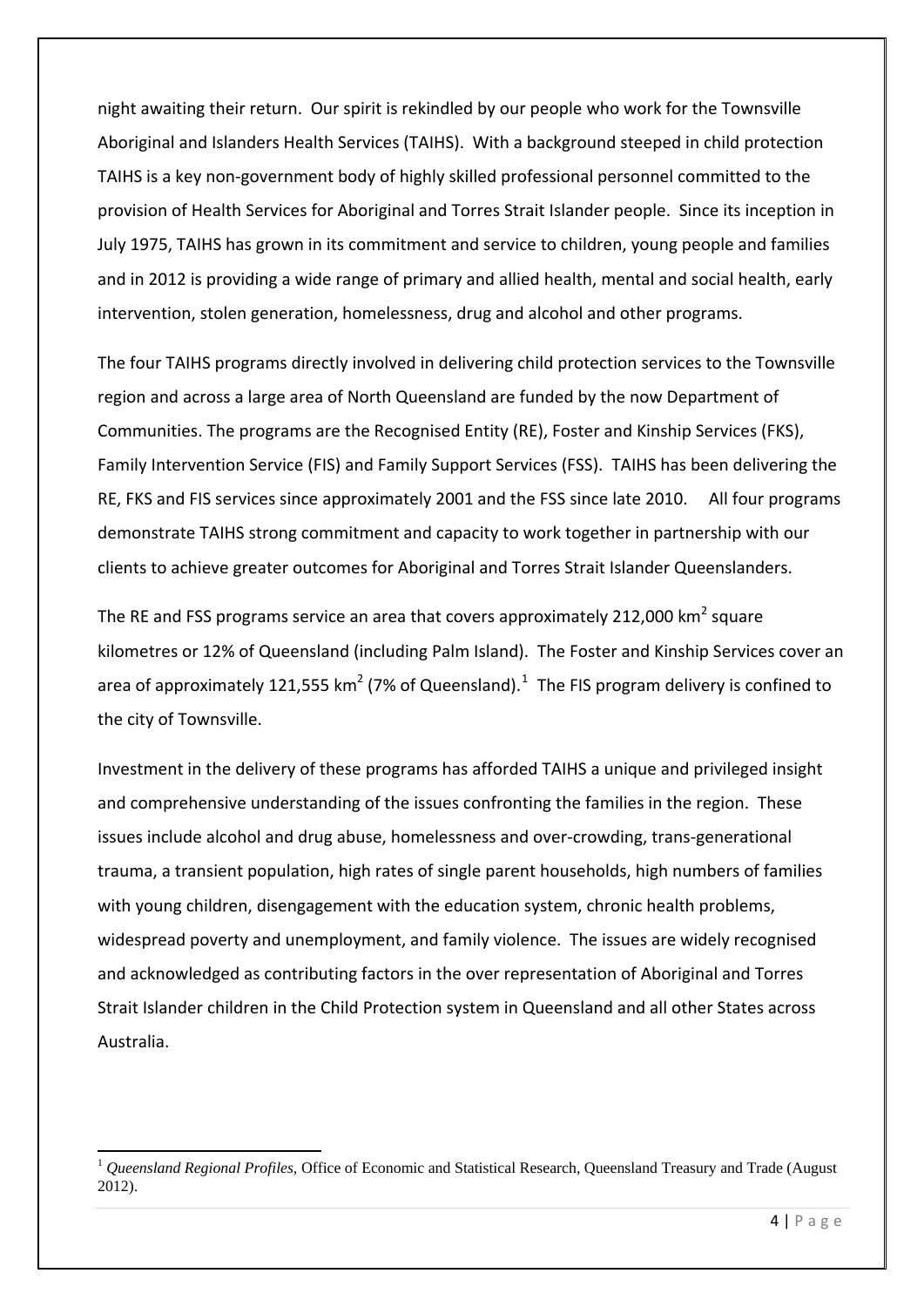The Indigenous population of the region covered by the TAIHS services is 22,372 which represent 5.8% of the total population.<sup>[2](#page-3-0)</sup> In comparison, Indigenous people represent 3.6% and 2.5% respectively of the total Queensland and Australian populations.<sup>[3](#page-4-0)</sup>

As you see can see Commissioner, we have not been idle in our drive for self‐determination and self respect which can only result from being masters of our own destiny. We are learning and in that learning we are truly discovering who we are as a people. We are rekindling our spirit and walking a path of belief in our ability to heal and transform our darkness into a light of wholeness and pride in being an Aboriginal or Torres Strait Islander person.

We further invite you Commissioner to journey with us in our efforts to strengthen our people, as indicated in our following case studies, and become familiar with the ways in which we believe many of the difficulties we encounter when working with our people are able to be resolved, as indicated in our recommendations.

# **Case Study 1:**

Client is male, 41 years of age and of Aboriginal and Torres Strait Islander descent. Client has lived in the community all his life and is considered to be a respectable member of this community. He has been gainfully employed throughout his adult life and often takes on a second job part time. Client comes from a respectable family and has no criminal history recorded. Client and his partner reside in a remote aboriginal community where accessing particular services is often difficult or non-existent. Client lives in a de-factor relationship with his partner and their biological children, two boys aged 2 and 5years. Both children are currently in child protection.

# **Case Details:**

16 months ago: ‐ The mother made a notification to child safety that she had walked in and caught her partner indecently dealing with their oldest child who was around three years of age at the time.

With the support of Child Safety, the mother and two children left the remote community and were resettled in suitable, safe, affordable accommodation.

As there was insufficient evidence to convict the father (client) of any criminal offence, he was found to be not guilty of the allegations.

<sup>2</sup> *ibid*

<sup>&</sup>lt;sup>3</sup> Australian Bureau of Statistics (2012),

<span id="page-4-1"></span><span id="page-4-0"></span>[http://www.censusdata.abs.gov.au/census\\_services/getproduct/census/2011/quickst/3?opendocument&navpos=](http://www.censusdata.abs.gov.au/census_services/getproduct/census/2011/quickst/3?opendocument&navpos) accessed 28/08/2012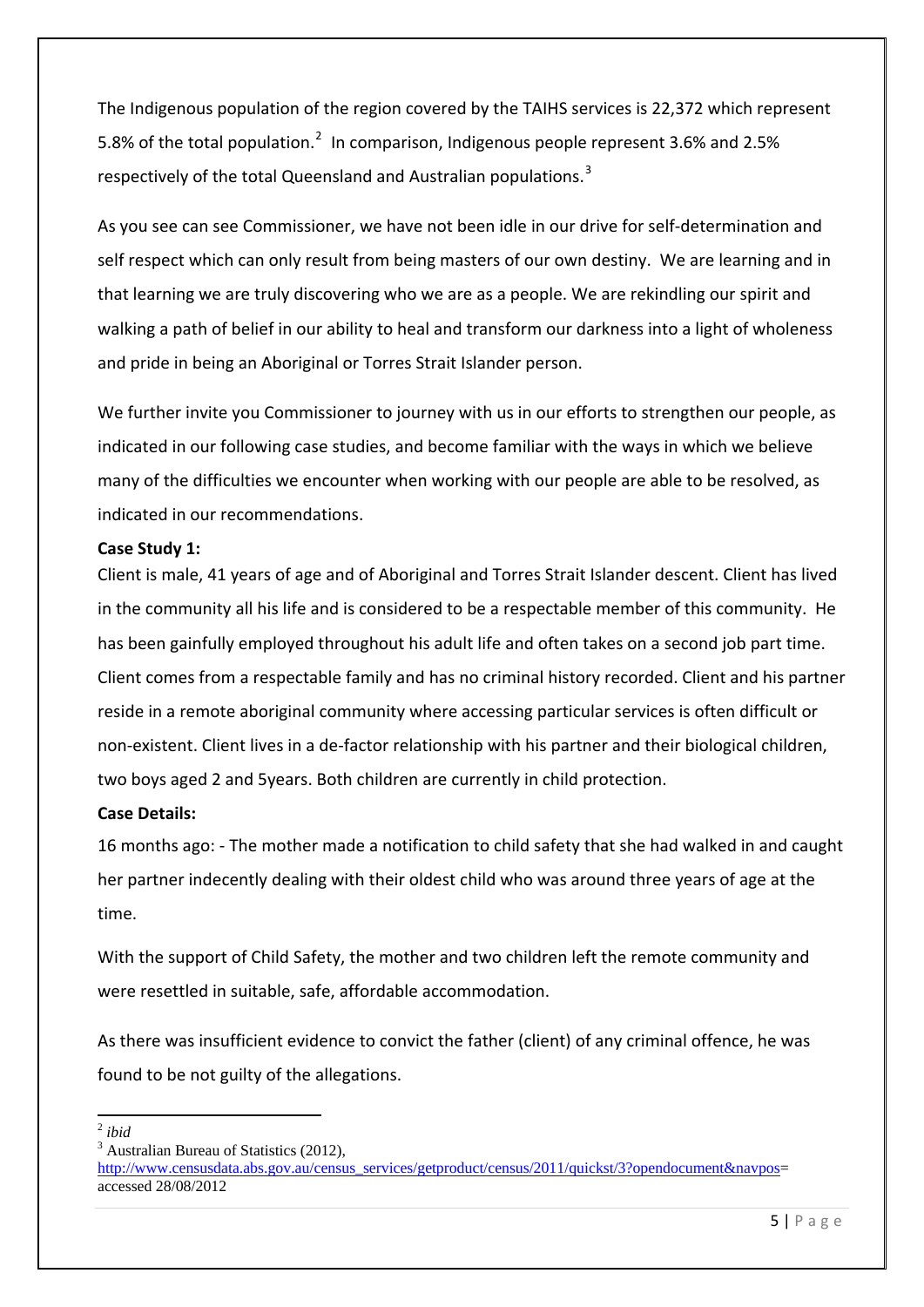Child safety recorded this case as substantiated.

2 weeks later – The mother reported being afraid of her partner (client) and applied for a protection order for her and the 2 children. A hearing has been set to address the father's objection to this order. Two years on and this has still not happened.

The mother reported she was visiting the remote community for a week and than returning back to her new home with the children.

The mother states that she no longer wishes to continue with a protection order. Further, mother retracted statement regarding alleged abuse and in our review this has not been properly indicated.

2 months later – the child was noticed approaching his father (client) at the airport. It was reported that the father appeared agitated and sent the boy outside. Later it was found that the mother had returned to the remote community with the two children and is residing with the father (client) of the children. It is not known when this move occurred.

Notification is made and children are removed and placed on a two year protection order.

Kinship options are currently being explored by the department. Family has had no appropriate legal advise and do not understand what is happening. Lack of information does not facilitate worker's full knowledge and understanding which leads to misinformation

### **Concerns identified**

The protracted delay in receiving support has been hard on the family. The Department's misinterpretation of the parent's feelings of helplessness and frustrations resulted in the family being labelled as having relationship issues and said to be displaying signs of mentally abusive behaviour. The effect of this judgement on the parents has created a sense of helplessness which has manifested in deep seated anger. The mother earlier expressed having thoughts of suicide due to these feelings of helplessness. The family have many concerns, one primary one being that the CSO has been observed making attempts to dodge the family when they attend the office to discuss concerns. Child safety moved forward actioning new case plans when previous case plans clearly demonstrated a lack of action or engagement, none of which was brought to the family's attention. Nor was the family asked why they made no attempt to participate in required activities. On many occasions the family made attempts to discuss the return of their children with the CSO. It appears that the CSO made the assumption that the family was well informed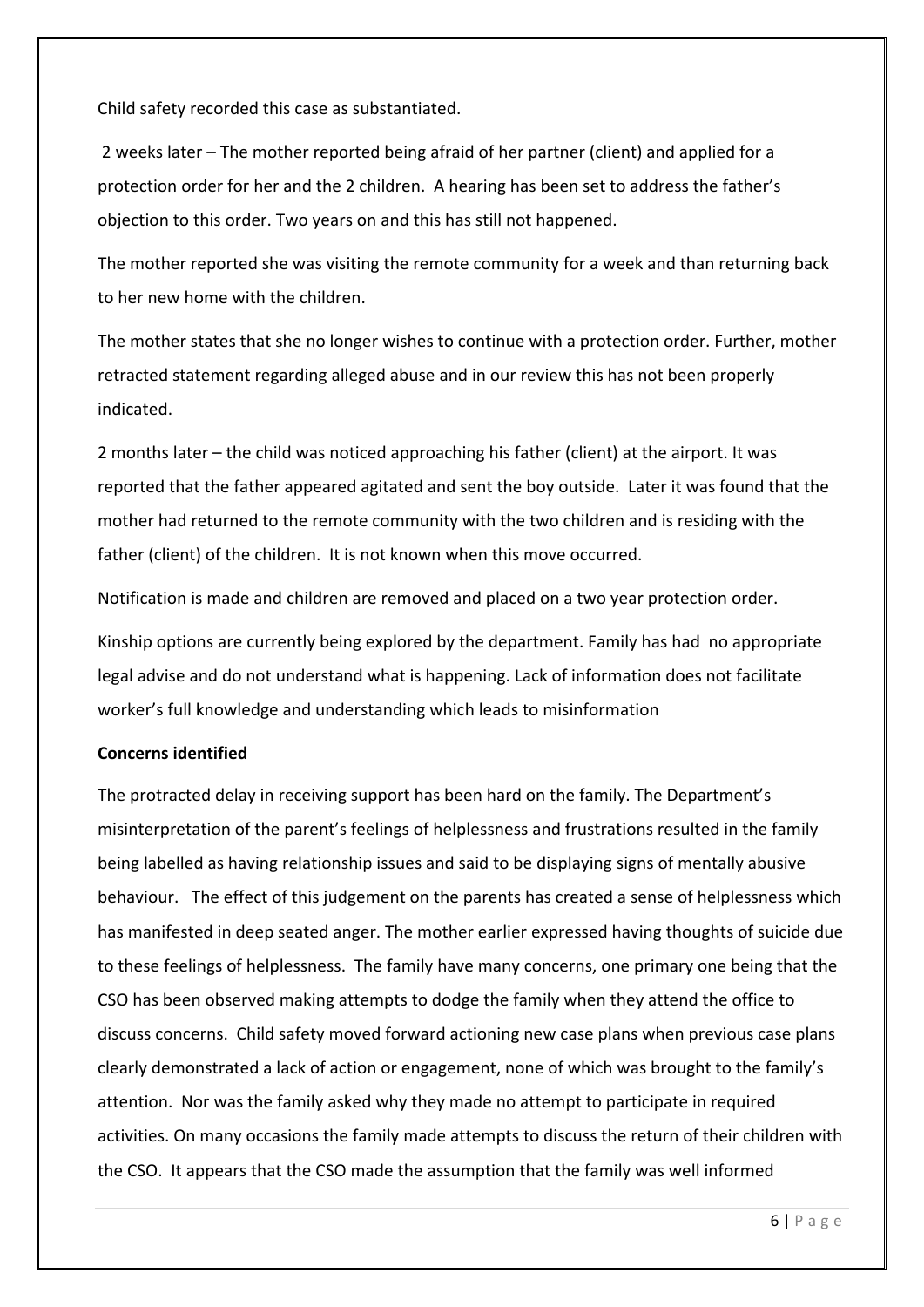regarding all the requirements. This raises two points. (1) Causation of the family not attending the case plan meeting in the beginning. (2) Why the issue of "no engagement" failed to raise concern particularly in the arena of improved communication between CSO and the family.

One of the main problems facing support workers is the limited information provided by CSO in the referral process. Too often support workers are given a snap shot of the concerns and the support worker then has to give considerable time to joining the pieces together which results in valuable time being wasted. If the support worker is left in the dark through lack of evidence, it raises concerns regarding evidence being withheld from the clients. If clients are also left in the dark because the CSO has not provided them with the evidence to support their claims how is the family meant to defend their name. The service expresses concern that children are able to be removed without vital information being put on the table for discussion by all parties.

# **Key Issues:**

- 1) Lack of involvement by Child Safety officer during re unification process.
- 2) While the parents were present at the case plan development they were not advised of their rights nor had the processes explained to them.
- 3) Goals were never addressed or identified.
- 4) The review process did not raise concern or identify the need to communicate with the family regarding why they were not engaging with support services.
- 5) Visitation is not monitored by CSO raising concerns about how the parents are being assessed regarding their parenting skills and connectedness with their children.
- 6) A new case plan was devised without the family's knowledge. A copy was provided to the family during an arranged meeting with their newly appointed FSS support worker.
- 7) Visitation changed from fortnightly to weekly within a time frame of 18 months.

# **Practitioner's Recommendations:**

There is a huge identified need for an improved style of communication when explaining to the parents what is required of them. This would enable greater understanding by the parents and assist in achieving necessary outcomes.

That Child Safety work in partnership with service providers

That Child Safety work as equal participants in assisting clients and refrain from working from a perceived position of superiority.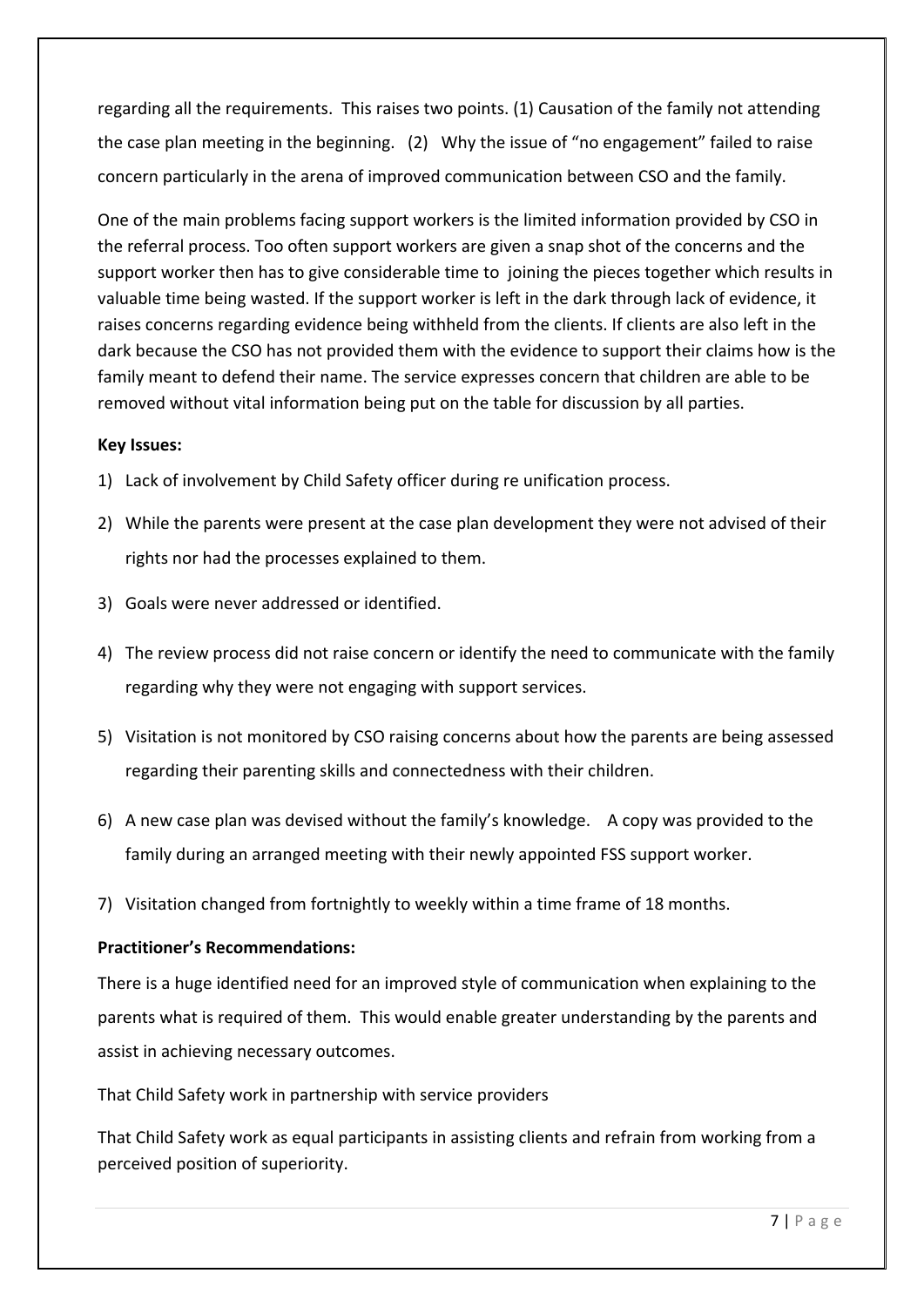### **Case Study 2:**

The family unit is Mum, Dad and six children. The family have been clients of our service for approximately two years with no major outcomes achieved due to the parents not fully engaging.

### **Case Details:**

While working with the family there were many occasions when alcohol fuelled violence resulted in the police being called to the property. During these times the absence of a responsible adult capable of being in charge of the children was observed. The parents had a number of friends and relatives coming and going from the home on a regular basis. This seemed to add fuel to the tension and intensified the issues caused by the partying and drinking. The safety and security of the children was ignored by the adults. A Drug and Alcohol Safety Plan was developed with the family which proved ineffective with no cessation of partying or drinking.

The yard was often untidy with rubbish observed in every direction. Empty cans and bottles of alcohol were also observed around the yard and under the house raising concern for the safety of the children. On occasions, when housing or child safety visited the home, the yard would be clean and neat and tidy.

Regular visits to the family found the children in a very dirty condition and walking around in soiled nappies or, as often seen, completely unclothed. The family said they had not paid their gas bill resulting in their gas being cut off. Due of this they had only had cold water in the house for bathing the children. They explained how they boil the kettle for the children's bath sometimes. This situation would undoubtedly be contributing to the unclean state of the children.

The parents showed little concern regarding the necessary medical attention required for each child. The family failed to attend appointments and follow ups. The parents failed to seek medical attention for the burns, ring worms, cuts, etc. suffered by the children. The children's medical conditions are often dealt with by service providers. Often the service providers made medical appointment for the clients and just as often the clients fail to attend resulting in the children's health being put at further risk.

The family had also previously been clients of Relationships Australia (RA). This was terminated due to the mother's aggressive behaviour towards RA staff. Child Safety said they had no issues regarding working with the family.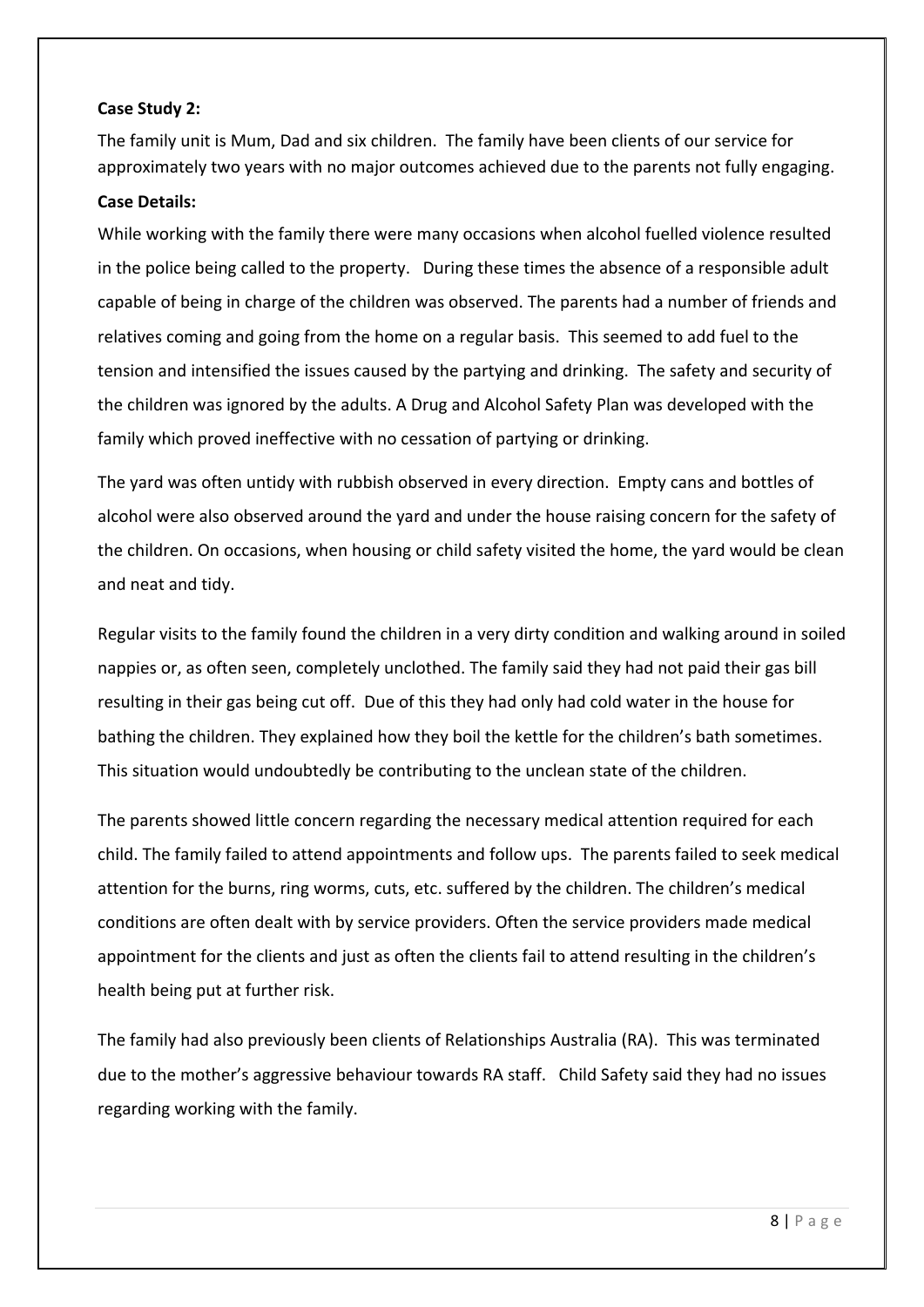Arrangements had been made for the father to attend a program; he presented on day one and chose not to return for the remainder of program. This action demonstrated his unwillingness to work on making necessary changes.

There is strong evidence to support the understanding that the children had no adult supervision. No concern was raised by Child Safety to address this matter. We were informed by Child Safety that a recent serious incident experienced by the family had not caused any immediate danger to the children.

### **Concerns identified:**

The children's health appeared to be of little concern to the parents or to Child Safety. The parents failed repeatedly to keep medical appointments and with providing the children with prescription medication.

The children were present and exposed to the drinking and partying at the house and to viewing and hearing the violence that is a normal occurrence in the home. While the parents said they were willing and able to provide appropriate care for their children, there was no evidence in support of their statement. The service noted the children had not been bathed and were playing in the area where the drinking and partying was taking place. The service also believes that the environment was unsafe and unhealthy for the children and expressed confusion and concern that the plight of the children was not recognised by Child Safety.

The parents did not engage well with the service which meant they didn't achieve their identified goals. While they had identified their goals there was no application to achieving outcomes. The clients present as being totally reliant on help from others. There is no evidence to support the client's statement that they are "willing to do anything" to work with the service.

### **Systemic Issues Identified:**

The lack of Child Safety involvement was identified. The service is confident that had Child Safety showed more concern and had more involvement, the motivation towards change by the parents would have been more apparent. The service also believes the parents may have been more involved in the health and well‐being of their children had Child Safety been more involved.

The children have been exposed to incidents of violence occurring at the residence. It is noted that these children were not under protective orders.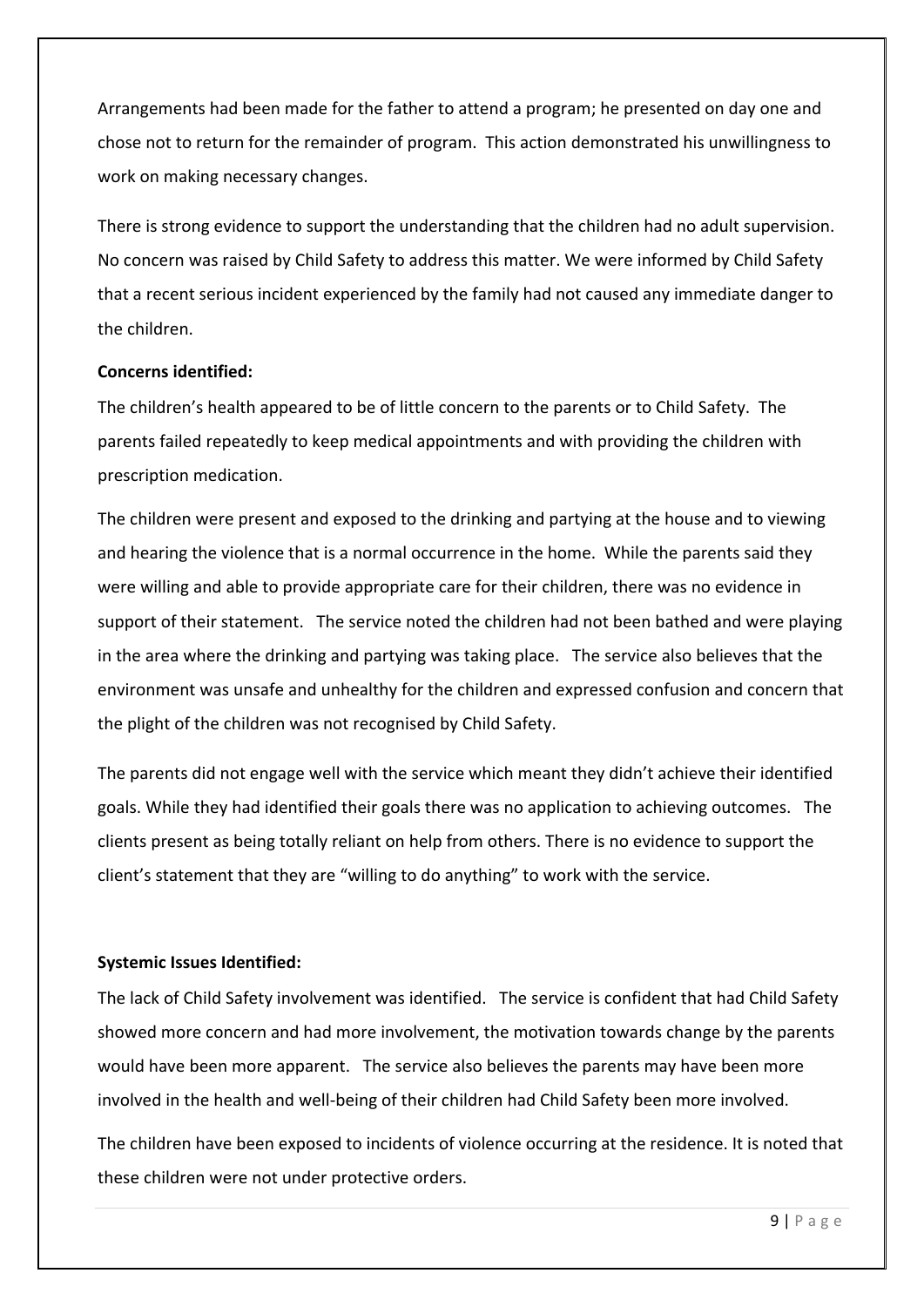The service found working with this family to be very frustrating. Had Child Safety identified that these children were at risk the potential for greater protection for the children would have been realised. The service understands there is reluctance on the part of Child Safety to have any further involvement with the family.

As the family have always had other people in the home, it was deemed by Child Safety that protective behaviours were in place, and therefore there was no failure to protect.

#### **Key Issues:**

- 1) The continuation of drinking and partying and the number of people making regular visits to the family's home.
- 2) Safety plans put in place to reduce the number of people visiting the home and to ensure greater safety and security of the children were ignored by the parents.
- 3) Failure by the family to attend medical appointments as arranged by the service providers.
- 4) Evidence provided by Child Safety regarding the children's safety being at risk failed to generate appropriate action from Child Safety.

#### **Practitioner's Recommendations:**

The child protection system needs to address parental responsibilities in much greater depth. It is important that both parents be held accountable with equal responsibility being shared between the mother and father.

The child protection system needs to seriously address the reliance on other family members in the home to provide care of the children. Where it is culturally appropriate, there is a need to highlight that parents are the primary care givers of the children. Every child has the right to protection from harm with parent/s having the primary responsibility for the upbringing and protection and development of their children. If a child does not have a parent able and willing to protect the child, the State has a responsibility to protect the child, but in protecting the child the State must not take action that is unwarranted in the circumstances. When making a significant decision about an Aboriginal or Torres Strait Islander child, the Chief Executive Officer or an authorised officer must give an opportunity to a recognised entity for the child to participate in the decision making.

Mainstream care agencies need to include TAIHS in the consultation process in relation to broader foster care issues or in relation to specific needs of Indigenous families.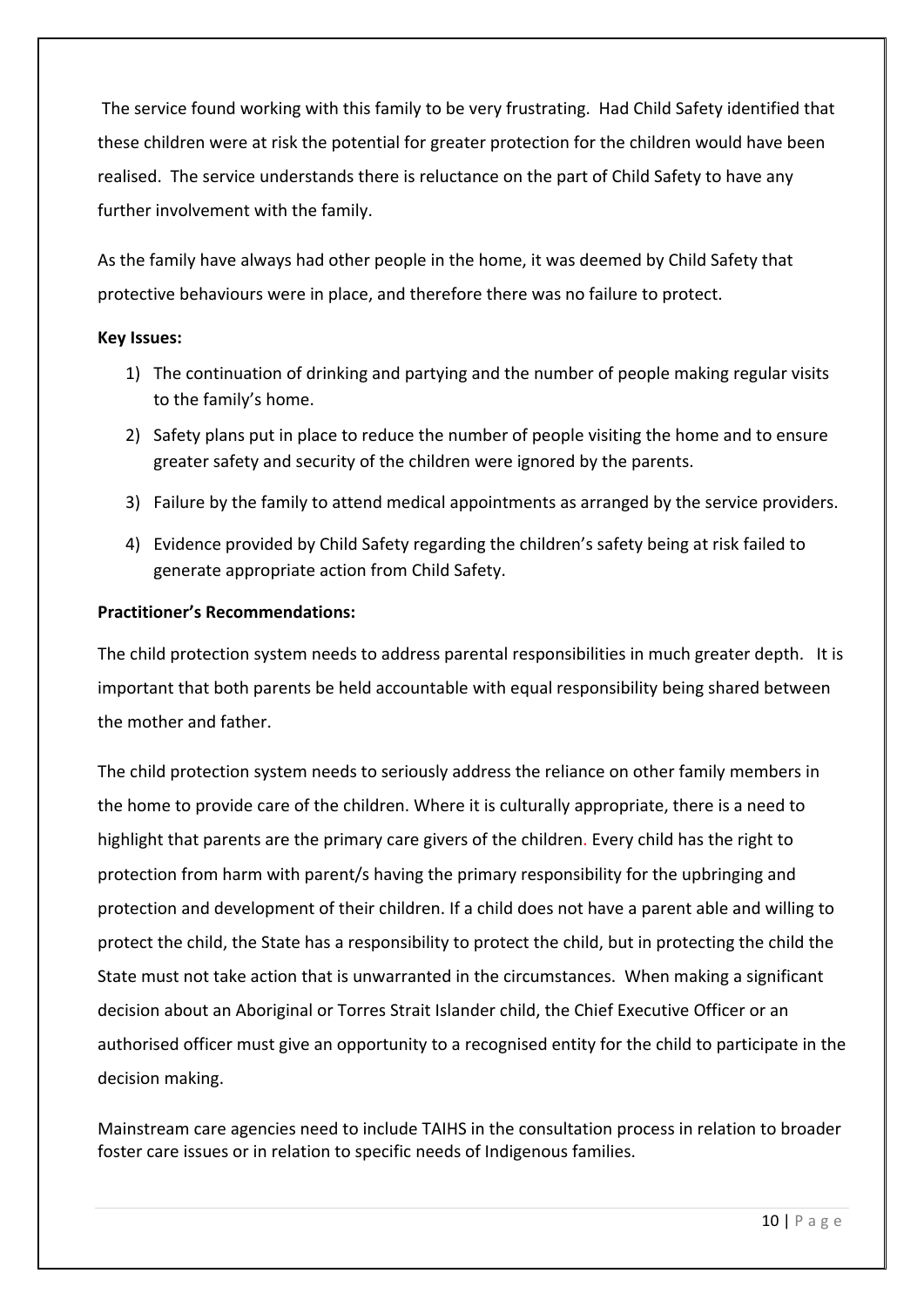# **Case Study 3:**

Client is 41 year old female with 9 children ranging from 11years to 20 years. The four youngest reside with client and her current partner.

# **Case Details:**

Client has been in the relationship with current partner for twenty one years'. Her ex‐ partner has perpetrated domestic violence against her consistently throughout the twenty one years and rationalises his behaviour as 'keeping them in check'. Client resided at an isolated farm for many years with her children where it is said her ex‐partner abused her financially, sexually, emotionally and physically. The client disclosed that her three daughters were also sexually assaulted by their father (client's ex-partner). The case is under investigation.

Client is currently applying herself to rebuilding her life and the lives of her children and has expressed wanting to be reunified with her older children.

Client has had dealings with Child Safety for the past twelve years. It is reported Child Safety had been notified of no less than ten incidences over the twelve years regarding various allegations pertaining to individual children in the family. Though the allegations were substantiated with a conviction against the father, Child Safety found with each case that the child was not in need of protection.

Client is currently residing in a small, isolated town for the purpose of protecting the children from the father. Client said father is not taking the temporary protection order seriously. He has come to the town to see the children; he approached a police officer at the police station and asked him to help him see his children at the school. The police officer went with him to the school to see his children. Client was extremely distressed on hearing the school principle allowed her ex‐partner to see the children.

Client spoke of the protracted domestic violence she has lived with for the past twenty one years perpetrated by her ex‐partner and how it has affected her health. She said she has received very little support from Child Safety and other government departments over the years.

Client is Aboriginal and her ex‐partner is non‐Indigenous however, he was able to access ATSILS (Aboriginal Torres Strait Islander Legal Service) to defend a DVO that had been placed on him.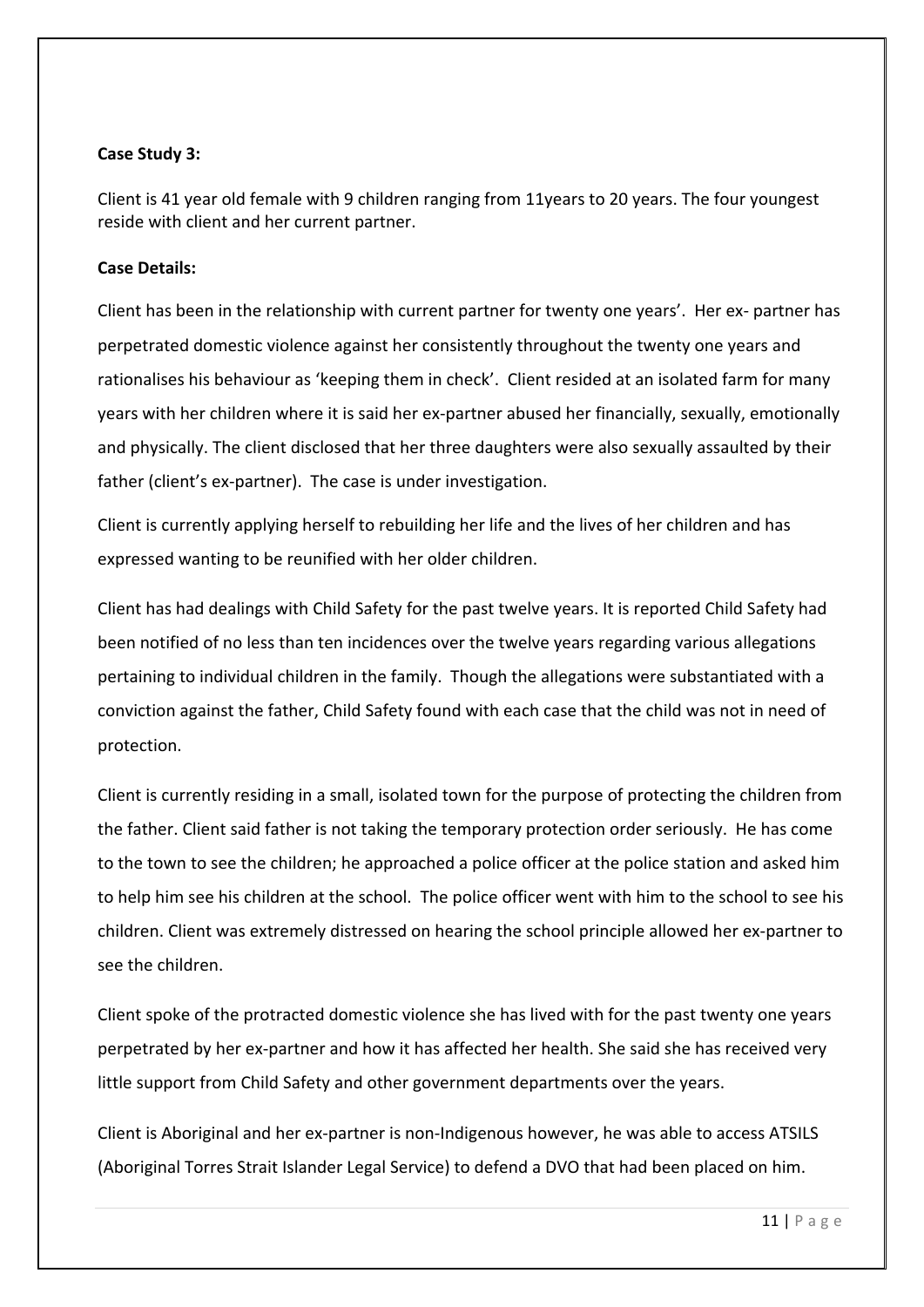Client was refused support from ATSILS on the grounds it would be a conflict of interest. Client has sought legal assistance from four legal firms without success due to her case being too complicated. With the information provided to the service regarding the Indigenous client's experience with the legal service, we seriously question the Legal service's failure to support the Indigenous person.

# **Concerns Identified:**

Client has issues of trust due to lack of support from Child Safety and other government

departments including Queensland police and ATSILS.

Client lives in fear of her ex‐partner ignoring the Temporary Protection Order and in an attempt to have contact with his children may resort to further harming them if he doesn't get his own way.

# **Key Issues:**

Investigations into numerous reported incidences by Child Safety assessed the children as not being in need of protection.

Child Safety assessed 'substantiated incidences' as the child not in need of protection

Child Safety failed to identify patterns of cumulative harm perpetrated against the children over a twelve year period by their father.

# **Case Study 4:**

The family unit is mum, dad and three children aged 9, 2 and 1 month.

The family was under an Invention Parental Agreement (IPA) with Child safety when they received the referral to TAIHS Family Support Services (FSS). Initial contact was made with the family by FSS on 24th January 2011.

Child concerns where identified for the one month old when Queensland Health staff noticed bruising on the child's arm.

The father had been caring for the children while the mother remained in the hospital due to complications following a caesarean delivery. The family had substantial family support and it is said the children were well cared for while the mother was in hospital.

While attending a child health appointment, client was informed that her one month old had three broken ribs. The attending medical practitioner ordered x‐rays be taken of the child's shoulder, ribs and wrist. The mother became distressed by the way the medical team were holding the child's arm. She believed they were applying too much pressure. The x‐rays revealed her child had three fractured ribs, a fracture on the child's wrist and another fracture on the child's shoulder. Clients were advised when they returned to see the paediatrician that the fractures had healed.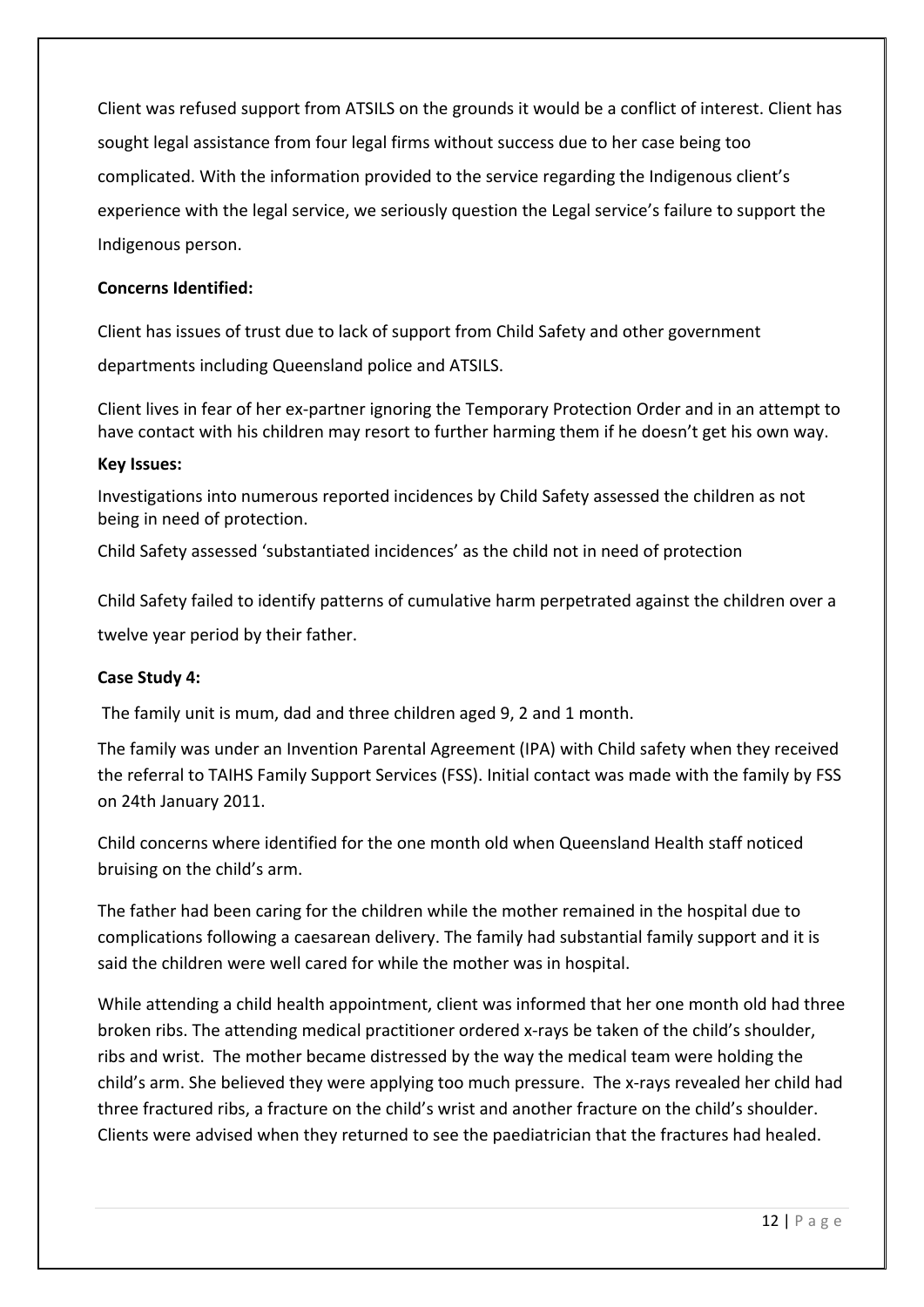Client asked when the fractures would have occurred and was not given an answer. Doctor told client that the times of the injuries are unable to be determined.

Notifications were received and Child Safety visited the family home on 21st January 2011.

The parents said they were required to meet weekly child health checks until further notice from Queensland Health. Clients said that to date they have not received a response from Queensland Health. The allocated Child Safety Officer was not in receipt of paperwork from Queensland Health and therefore was not aware of requirements pertaining to these clients.

The service went with mother and child to attend a weekly health check where the child was reviewed by a relieving paediatrician. The doctor told the client that he had no knowledge of why the family was asked to bring the child in weekly. The relieving doctor changed the child's health checks to monthly.

The service was provided with very little information within the initial referral from the North Queensland Regional Intake Service. A paragraph was written about two small bruises noticed on the child's arm. A second referral was received on the 22<sup>nd</sup> January 2011 from the Department of Communities that had recorded notifications received from 2003.

# **Case Details**

Client made a statement to the people present during a Family Group Meeting saying that she could feel the hospital staff pulling her child from her with extensive force during the caesarean section delivery.

The client's said that that they enjoy considerable involvement with their community including attending church and organising and facilitating community events. They also said that they provide opportunities for their children to engage in their cultural customs and practices, social events, community fates, recreational activities/clubs and church events.

Client is a mother of five children. Her two eldest children have been raised from a very early age by client's mother. Client say's she maintains regular contact with her two children. The service has observed that during these contacts the children appear to enjoy a healthy, parent/ child relationship.

My client's told me that they had taken their one month old child to Townsville Hospital for their child to have an MRI. My client's do not recall why the test was ordered. The parents of the child tell me of the distress they had when they saw their child in recovery with the side of the head shaved and a drip attached. When client asked hospital staff why their child's head had been shaved they were told their child was dehydrated. Staff explained they were unable to get a line in for the drip in hand and had to attach the drip to the side of the child's head.

After receiving the second referral it was documented that the child would be undergoing further tests to rule out a possible bone condition. Results confirmed that the child did not have any disorders that would explain the bruising. The referral received said the child had a fractured rib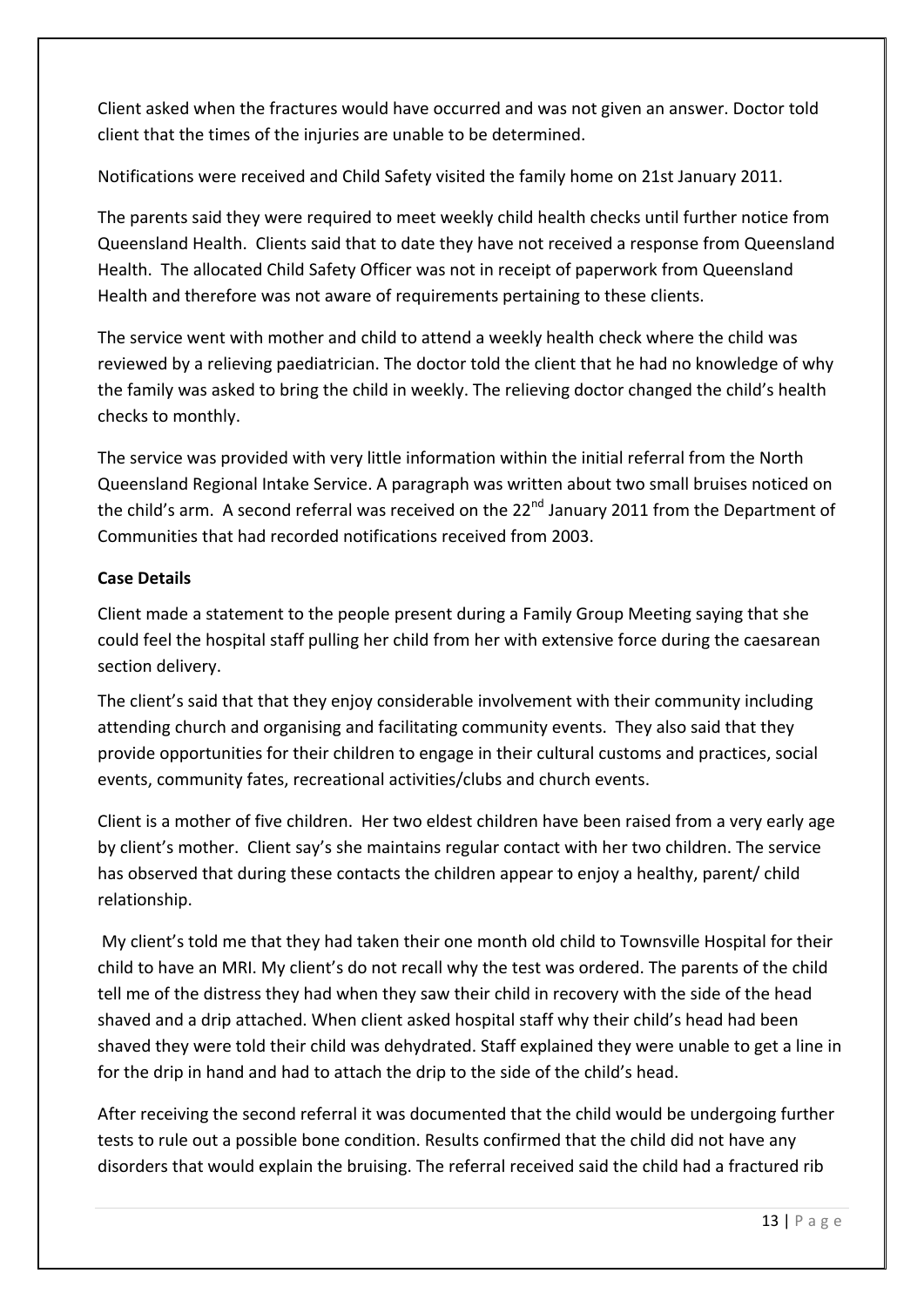and a fractured top left upper limb further on in the referral it reads the child had two pea shaped bruises on the left upper arm and three fractured ribs that had been confirmed by radiological examination the referral did not mention any injuries made to the child's wrist.

Developing a professional relationship with the family enabled the service to strengthen the parenting skills required to cope with their two year olds challenging behaviour. Client told the service that the techniques were being implemented however; the techniques were not working because the mum and dad were not working together with implementing the strategies and techniques. The service explained to clients that as parents they need to parent together and be consistent.

# **Key Issues:**

During visits to the family home, the service observed the children displayed a secure attachment to their parents. The children played independently and received comfort, guidance and assistance from their parents when sought.

Unexplained fractures to shoulder, wrist and ribs were noted on client's one month old child. The parents are waiting to receive the results of the MRI. The Child Safety Officer told our service they had been in contact with Queensland Health regarding the child's MRI results. Child Safety Officer is waiting for Queensland Health to get back to them.

My clients reside in the family home with their three children. The 9 year child attends school; the younger children attend day care three days a week while the parents are at their workplace.

Client had our service that they are both gainfully employed. The mother said she is completing a TAFE course to further develop skills required of her job.

# **Systemic issues**

Clients told the service they do not recall Queensland Health telling the family why the tests were carried out on their child; nor do they recall being given the results.

# **Other issues impacting severely and negatively on Indigenous families in relation to entering and/or moving through and/or exiting the child protection system.**

It is important to note at this point that each of the TAIHS child protection services operates within a framework of its identified client as per the individual service's Service Agreement with the Department. The 'client' for each service is as below:

- Recognised Entity the Department of Child Safety
- Foster and Kinship Care the child/children in need of foster and/or kinship care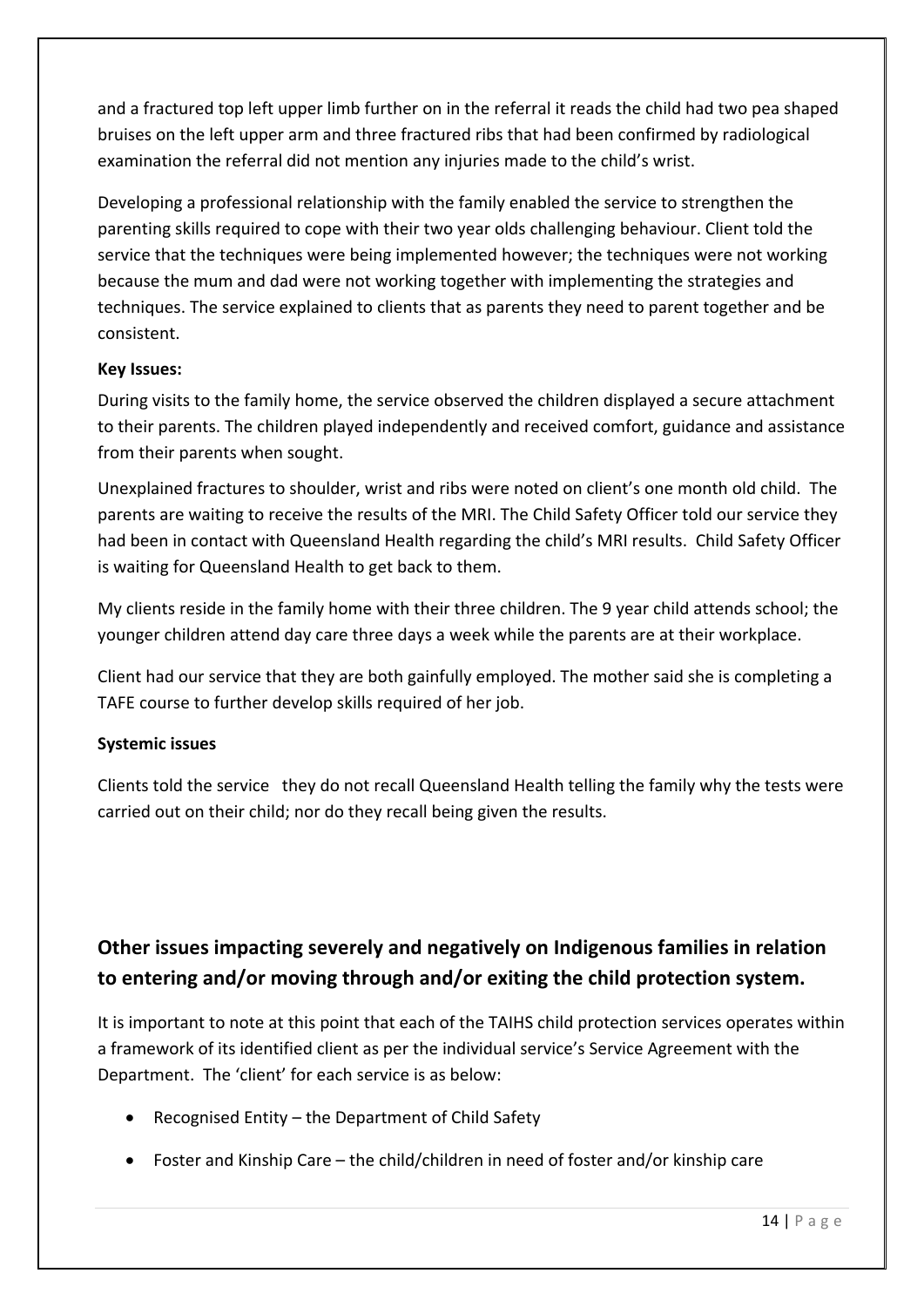- Family Intervention Service The Department of Child Safety
- Family Support Services The family with the best interests of the child/children being paramount.

Identification of the deemed 'client' for each service highlights a key factor in the different operational frameworks of the four services, and in addition, highlights the capacity of each service to act as an advocate (as and when appropriate) for Aboriginal and Torres Strait Islander families involved with the individual services and the Department.

# 1. Cultural considerations:

- 1.1. At Departmental level, many Child Safety Officers (CSOs) are new graduates with little experience working with families and even less experience working with Indigenous families;
- 1.2. Many CSOs do not have an adequate understanding of either Aboriginal or Torres Strait Islander cultures and while most are very keen to gain knowledge and understanding, the very nature of their work and the issues and time‐frames they work within severely limits their capacity to gain such knowledge and understanding. Too often, it is left up to individual workers and hopefully if they have one, a good Manager and/or Team Leader to promote opportunities for workers to interact in a learning capacity with Indigenous organisations and/or workers so that the CSOs are able to learn;
- 1.3. There is a significant issue regarding some CSOs still making value judgements when working with Indigenous clients. While TAIHS services attempt to deal with such instances on a case‐by‐case basis, it is very problematic that this is still occurring given that the majority of CSOs are trained across the various human service disciplines which specifically exclude the making of value judgements. It is also problematic given that the Department's own framework espouses that all contact with Indigenous people should be conducted in a manner that acknowledges and appreciates cultural differences.

# 2. Resources ‐ Human:

- 2.1. The number of cases allocated to individual CSOs is often very high and in too many instances, does not reflect the case mix i.e. the number of low, medium, high needs of the client families and does not provide adequate time for CSOs to properly engage with their client families;
- 2.2. Whilst becoming less prevalent, there are still far too many instances where it appears that racism, bigotry and ignorance are still evident in the attitudes of some CSOs towards Indigenous families particularly parents. There is also an attitude in some instances, where the issues facing Indigenous families are so complex that CSOs do not know where to begin. If there is an Indigenous family support program operating in the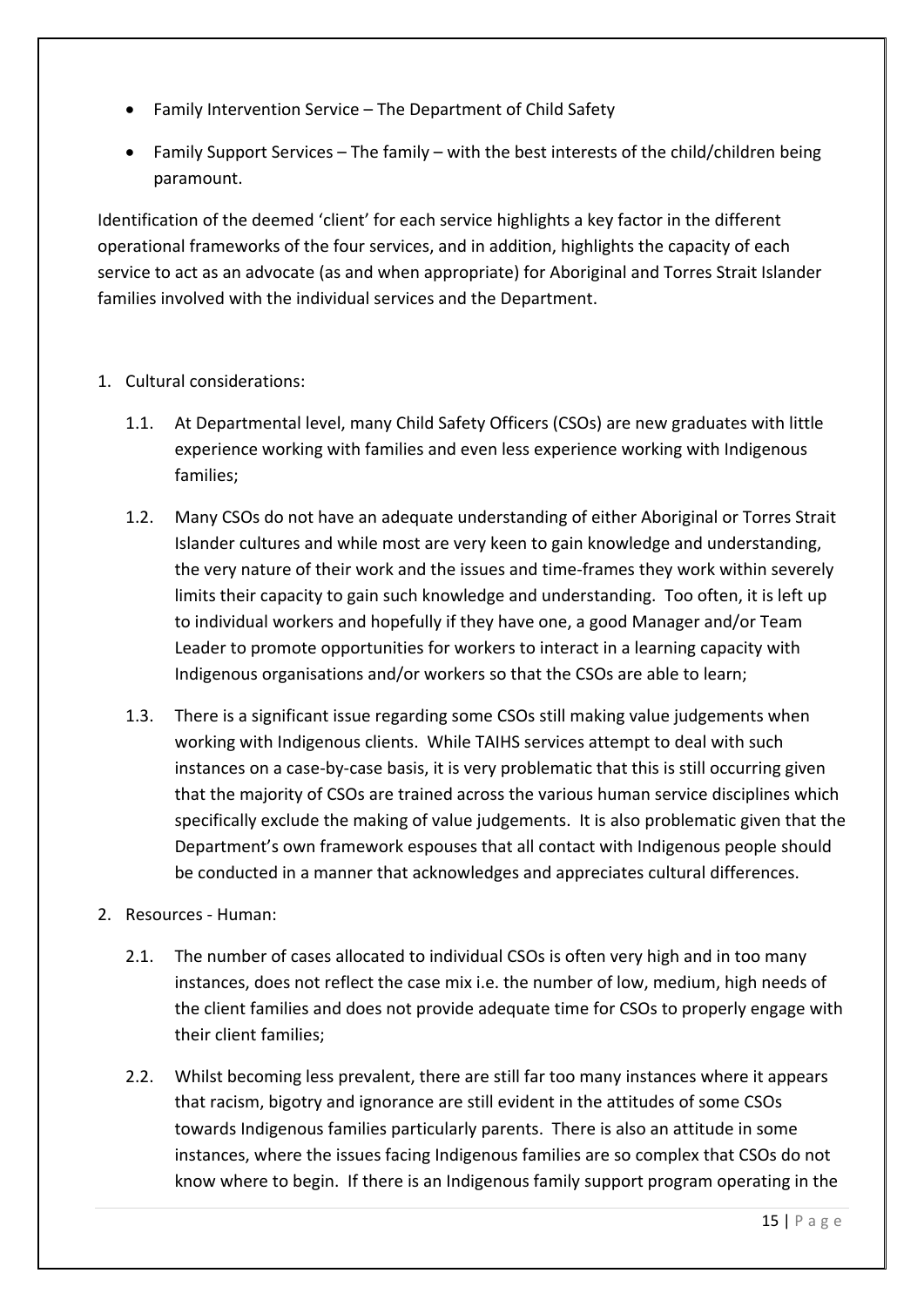area, the family may be referred to that service. Unfortunately, in a few instances, this also means that the referring CSO then wipes their hands of the family and places all onus on the service to 'fix' the family.

- 2.3. New CSOs are at the mercy of 'time availability' to receive training in aspects of what is happening either in their local area and/or actual operational facets of their position. The onus is then placed on service providers, particularly Indigenous organisations to continually 'visit' Child Safety Service Centres (CSSCs) to 'update' new CSOs on their programs etc. Whilst TAIHS has been more than happy to do this when possible and believe such visits assist in creating positive rapport with the Department and CSSC staff, it is not the job of TAIHS program staff to be providing training to CSOs about what our programs do. This information has been provided to the Department and individual CSSCs on numerous occasions but it appears that it is rarely provided by the Department to new CSOs. The excuse that there is such a high turnover of CSOs and therefore TAIHS services 'should' be providing this information is merely an abrogation of Departmental responsibility to train and resource its staff appropriately.
- 2.4. CSOs, and indeed, all workers within the child safety system, work with highly disadvantaged families, many of whom are also highly dysfunctional. It is work that can and often is extremely stressful, too often – heartbreaking, and creates huge pressures on staff to try to always be doing the 'right' thing for everyone concerned. The majority of Child Safety staff are dedicated to assisting children and families and TAIHS acknowledges and appreciates their efforts to assist Aboriginal and Torres Strait Islander families who have entered the child protection system in any capacity. There needs to be a higher level of support for Child Safety Workers and either more staff to do the work required and/or improved methods of dealing with case load/case mix allocation – preferably both.
- 2.5. Workers in the community sector are also confronted with many of the issues facing CSOs. It is to the Department's credit that over the past ten years there has been a much greater recognition of how issues from the past and the lack of assisting clients to deal with and overcome past trauma has affected Indigenous people and significantly influenced the over representation of Indigenous children within the child protection system. In recognition of this, the Department has provided much clearer and more evidence based frameworks for programs aimed at working with families to reduce such over representation. However, this same positive feature has also created one of the key issues facing the Indigenous community sector working within the child protection system i.e. recruiting appropriately trained/qualified staff and particularly Indigenous staff with the required training/qualifications AND experience to deliver such programs. This generally means that there is a significant lead time in recruitment and often means that there is a high need for additional training for new staff to get them 'up to speed' before effective service delivery can be achieved. This in turn, places a higher impost on training requirements both in terms of time 'out of the field' and the financial cost of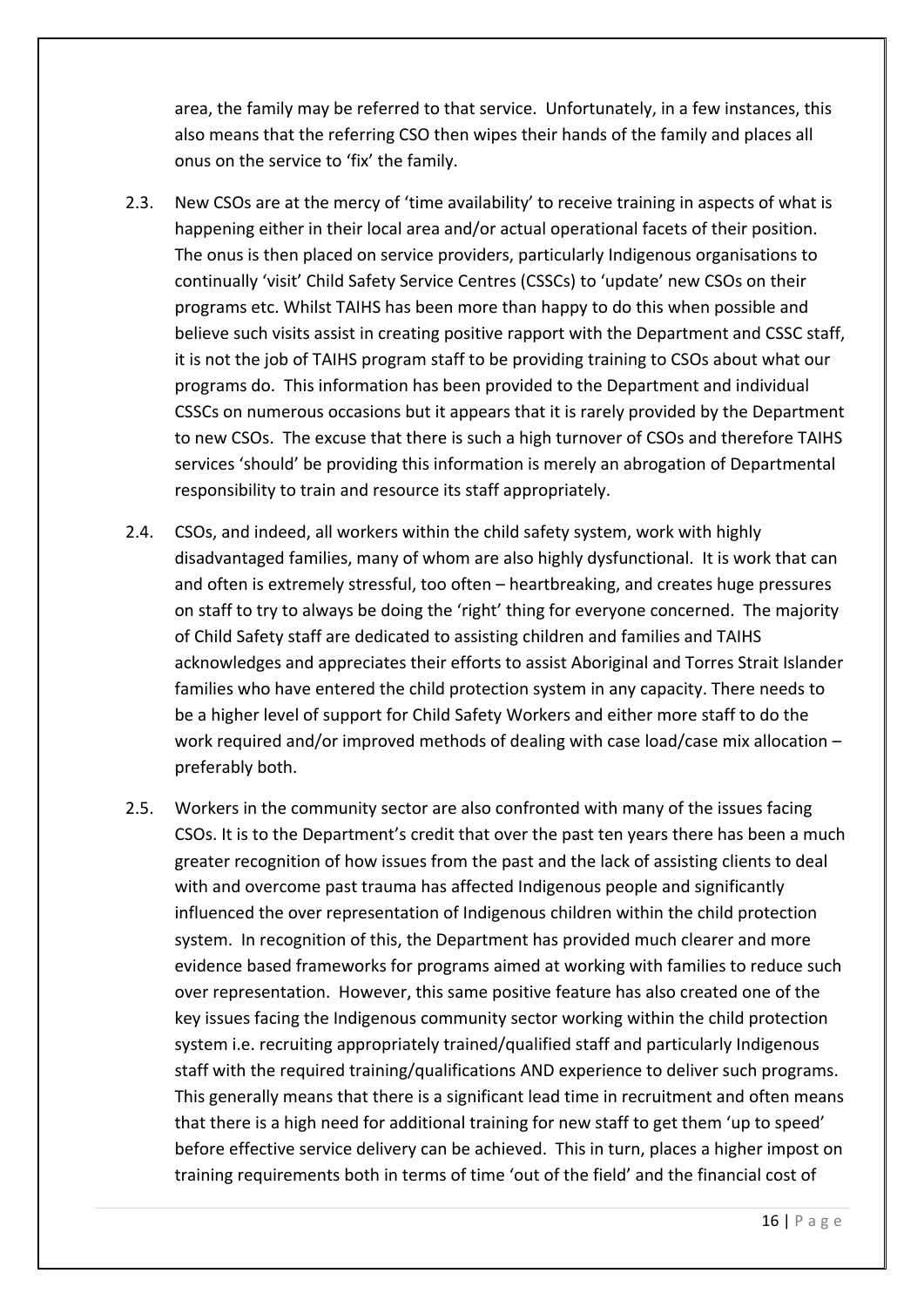such additional training. Unfortunately, neither of these imposts are generally recognised within key performance measures and/or reporting on Service Agreements by Department staff other than those who either still do or have significant experience working in the field with Indigenous families.

- 2.6. There is also an issue in relation to the delivery of training to foster and kinship carers where TAIHS staff are expected to pick up the slack of training not delivered by the Department or other community based providers e.g. mainstream services will not do outreach training for less than five people. However, TAIHS staff have to provide training to all of its client families regardless of numbers of attendees or the distances required to do so.
- 2.7. Several TAIHS staff (from both FKS and the FSS) have advised numerous instances where TAIHS has not been consulted on foster care issues that impact across the sector in both mainstream and Indigenous care and service providers. In one instance alone, a community service provider's meeting for the sector completely ignored everything stated by the TAIHS representative both at the meeting and later in the minutes of the meeting. Decisions were made as an outcome of that particular meeting that affected both the mainstream and Indigenous carer sector and that did not even remotely reflect the needs of Indigenous carers. Given the multiple competing time frames of all TAIHS workers, it is difficult to allocate time to attend what should be an inclusive meeting that respects all perspectives when it is known that it is "virtually pointless to attend because nobody is listening anyway".
- 2.8. A further issue impacting in the Indigenous foster and kinship care sector is the generally endemic failure of the mainstream and Government sector to acknowledge and therefore appreciate the differences between 'foster care' and 'kinship care'. These differences are largely cultural and what may be okay/not okay for an Indigenous family to do as 'foster carers' for Indigenous children not of their kinship group, may be the exact opposite if it involves children in 'kinship care'. This is particularly relevant when actions involve discipline.
- 3. Resources Financial:
	- 3.1. As alluded to at 2.2, 2.3, 2.5 and 2.7 above, there is a need for Government to recognise the absolute need for appropriate training for both departmental and community sector staff working in the child protection system and for the provision of appropriate levels of support for such workers. Funding allocation needs to reflect such recognition.
	- 3.2. Government funding operates within a framework of an approximately 70/30% mix i.e. 70% of the total funding for a program is for salaries and related on‐costs with the remaining 30% allocated to operational costs. Whilst it is acknowledged that there is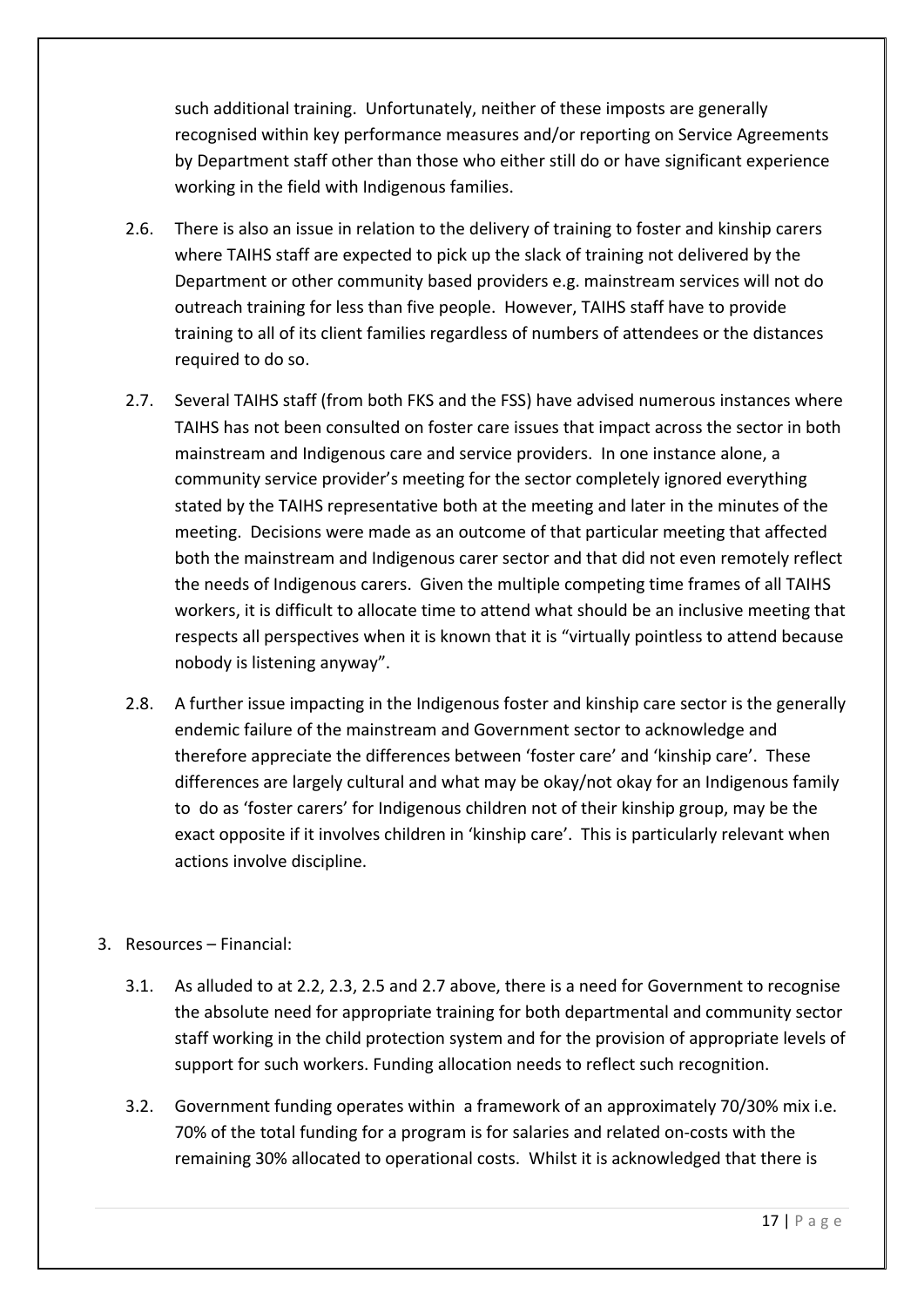some flexibility within this model to alter the percentage mix, such flexibility is limited. A key issue with this percentage split model is that it does not address adequate funding for either the training needs identified above, nor the motor vehicle and travel, staff safety (e.g. Because of the lack of human and financial resources, TAIHS staff frequently have to travel long distances alone in comparison to Departmental officers where two people would always travel together) and related costs of delivering a service across an area of over 212,000 square kilometres. The Government and the Department need to address ways to efficiently and cost-effectively develop a funding ratio mix that is flexible enough to deliver a program in the manner that the Government and/or Department desire such programs to be delivered.

- 3.3. TAIHS acknowledges however, that Departmental officers have worked pro‐actively with TAIHS to assist the four child protection services to use the limited resources in a way that facilitates meeting Service Agreements in the most cost-efficient manner and that has the highest potential to meet client needs in the majority of instances.
- 3.4. Financial support to carers in isolated and/or high cost areas (e.g. Palm Island, Hughenden) is the same as that provided to carers living in major centres (e.g. Brisbane) and does not take into account the higher costs of staple foods, transport and access to other needed services. It was reported by one staff member that when queried on this issue, a Departmental officer stated that "it was the client's choice to live in a remote area" with the implication therefore, that the clients should carry the higher costs of providing foster and/or kinship care. TAIHS staff have advised that in many instances, it is cheaper to buy the same staple items at Uluru than on Palm Island.
- 3.5. The following is an excerpt from an email from a TAIHS staff member in relation to costs and other issues involved in providing foster care, particularly in remote areas:

The decision to remove the Sport and Recreation grant in my view, creates a situation where a negotiation for resources for all children in statutory care needs to happen on a case by case basis. This would be fair enough if there were some consistency in terms of what resources are to be factored into Case Plans and Placement Agreements from team to team, service centre to service centre and region to region, however, there is enough information to suggest that consistency between departmental workers is suffering from the individual views on making any commitments to resources which is based on their own beliefs on what is important enough to consider.

Given that Placement Agreements are generally formed to assist carers to work towards catering for the child's strengths and needs as identified in their Case Plan, an emphasis on resources needs to be made in the various types of meetings used to formulate a Case Plan. The different types of meetings that I personally have been involved with that were tasked with identifying the child's strengths and needs are as follows: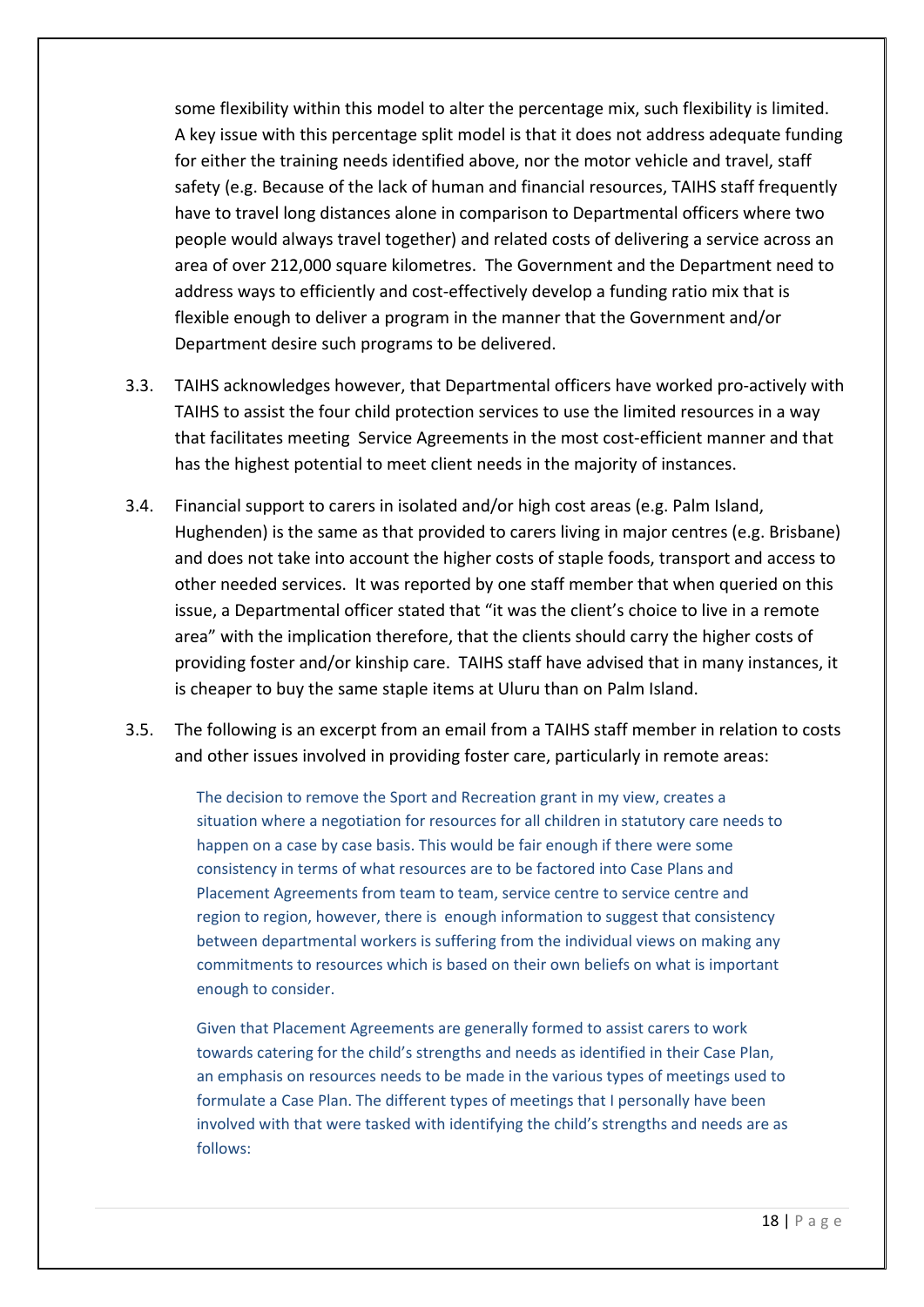- Stakeholder Meeting
- Family Group Meeting
- Case Plan Meeting
- Non-existent Meeting (Where the Child Safety Officer compiles a Case Plan similar to the previous Case Plan for the child and the Team Leader signs off on it anyway )

#### How does this relate to the Placement Agreement?

If there an expectation that a carer will facilitate transport to school, sport and recreational interests, family contact, cultural connections etc., and high costs that are impossible to meet through the carer payments are not factored into the Case Plan, it is highly likely that approval for the resources will need to come from the management of the service centre. In a lot of cases, this type of approval has taken the majority of the span of the Placement Agreement, if it is granted at all, which means that the child will generally miss out on having certain needs met due to the carer not being able to afford it.

#### So…how does this tie into maintaining placements?

If a child is removed from their family, (and as is quite often the case in our catchment area, their community), having their strengths and needs catered for is not a matter making life easier for the child. From the child's perspective it is an issue of survival. If there is constant disappointment to the child caused by being let down with facilitating their strengths and needs, in addition to the pain based trauma that occurs through harm, neglect or continual upheaval in their lives, the average foster carer and the majority of kinship carers do not have the necessary skills to prevent the reactions of the child to this adversity.

Whilst we as professionals and/ or community members cannot take back the trauma that most children in care have suffered, we can ensure that we do not cause anymore trauma to them by placing a priority on their strengths and needs over the budget. If we have to do without committing to certain projects that will appease voters who are oblivious to how hard life can be for others and pump resources into providing secure placements for children in statutory care, the dividends will be high enough to present it as a sound business decision.

### 4. Operational:

4.1. Child Safety assessments of the level of need and/or intervention required by/for individual families is based on the 'Family Risk Assessment' (FRA). The FRA was designed to eliminate many of the inconsistencies previously apparent as an outcome of Investigations and Assessments (I&As). However, the FRA is still completed by CSOs who 'tick' the boxes most appropriate to the concerns identified in individual families. This means that there is still scope for personal perspectives to determine the outcome of an I&A. There have been numerous cases where the findings of an I&A in terms of whether a child is in need of protection and the subsequent potential of placing an order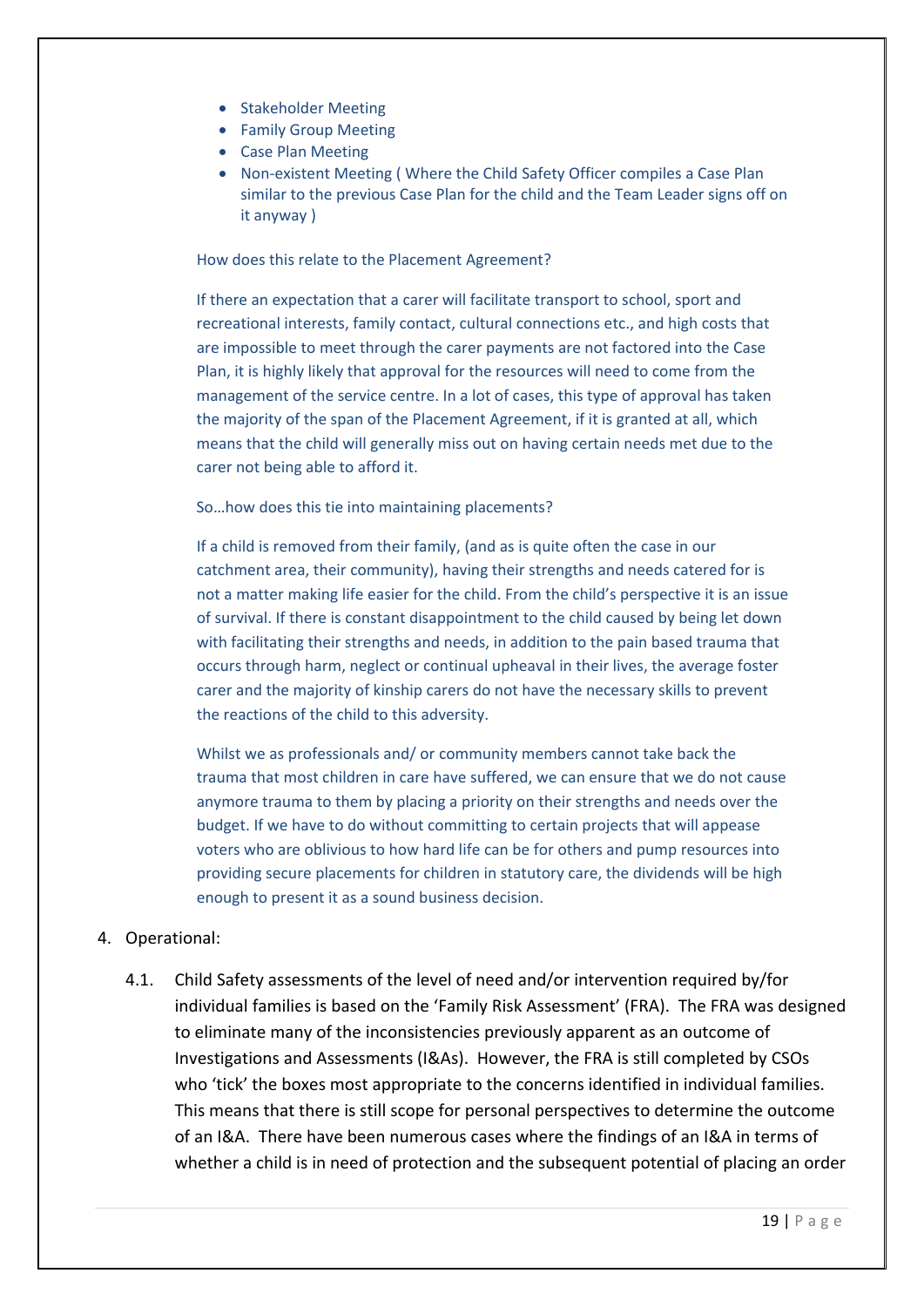on the family does not reflect the situation found by TAIHS case workers across our service once they begin to engage with the families. There also appears to be little scope for flexibility to achieve a change in such outcomes. For example, in once instance where one of the TAIHS services made a notification in relation to their client family, the outcome of the I&A maintained the status quo as per the FRA (i.e. no order placed). This was despite the belief (alluded to by Department staff) that the case did require further intervention. It took considerable action on the part of the relevant TAIHS staff to advocate with the department to re‐examine the circumstances of the case outside the FRA and for further action to be undertaken by the Department. The FRA is a useful tool, but it is not infallible and is just as subject to human perspective as any other electronic tool that requires a human being to 'tick a box'. There needs to be a more open and transparent way to address those instances where the FRA gets it wrong.

- 4.2. With the exception of RE, other TAIHS child protection services are generally not advised when further notifications occur relating to existing client families. Such advice usually only occurs where there is a close working relationship established between individual workers. This is despite the fact that various tools are available to Departmental staff to advise individual programs about updates etc. For instance, the Community Sector Information System (CSIS) used by the FSS Program can be used by CSOs to advise the FSS of any relevant information and/or update regarding an individual client family. This is rarely used and when CSOs are queried on the issue, FSS is usually advised by the CSO that they didn't know they could do it, or in some instances with newer CSOs, that they didn't even know CSIS existed. (Refer also to item 2.5 above and to Item 6 below.)
- 4.3. As noted previously in this submission, there are many CSOs who do not appropriately communicate with Indigenous families and who appear to have no real awareness and/or knowledge about the issues impacting upon their client families. TAIHS understands and acknowledges that the purpose of Child Safety is to protect children, however, in those instances where the best potential outcome is in working with the whole family, communication and mutual understanding is essential. Too many families receive no information from CSOs in relation to what is happening with their case, case plans are often unrealistic and simply unachievable by the family (e.g. attend various appointments in another town when the family has no vehicle and there is no public transport available), attend parenting or other courses that are simply not appropriate to the needs and/or issues occurring within a family and in some instances, not even relevant to the identified issues and/or concerns.
- 4.4. Participation by families in family support or other types of programs is generally not compulsory and many families merely pay lip‐service to departmental and/or service requirements to assist them to meet goals (e.g. Case Study 2 of this submission). Had there been a higher level of intervention and participation by Child Safety and a more concerted effort made by Child Safety to listen to and work in with the specific service trying to work with the family, there may have been a better outcome. There needs to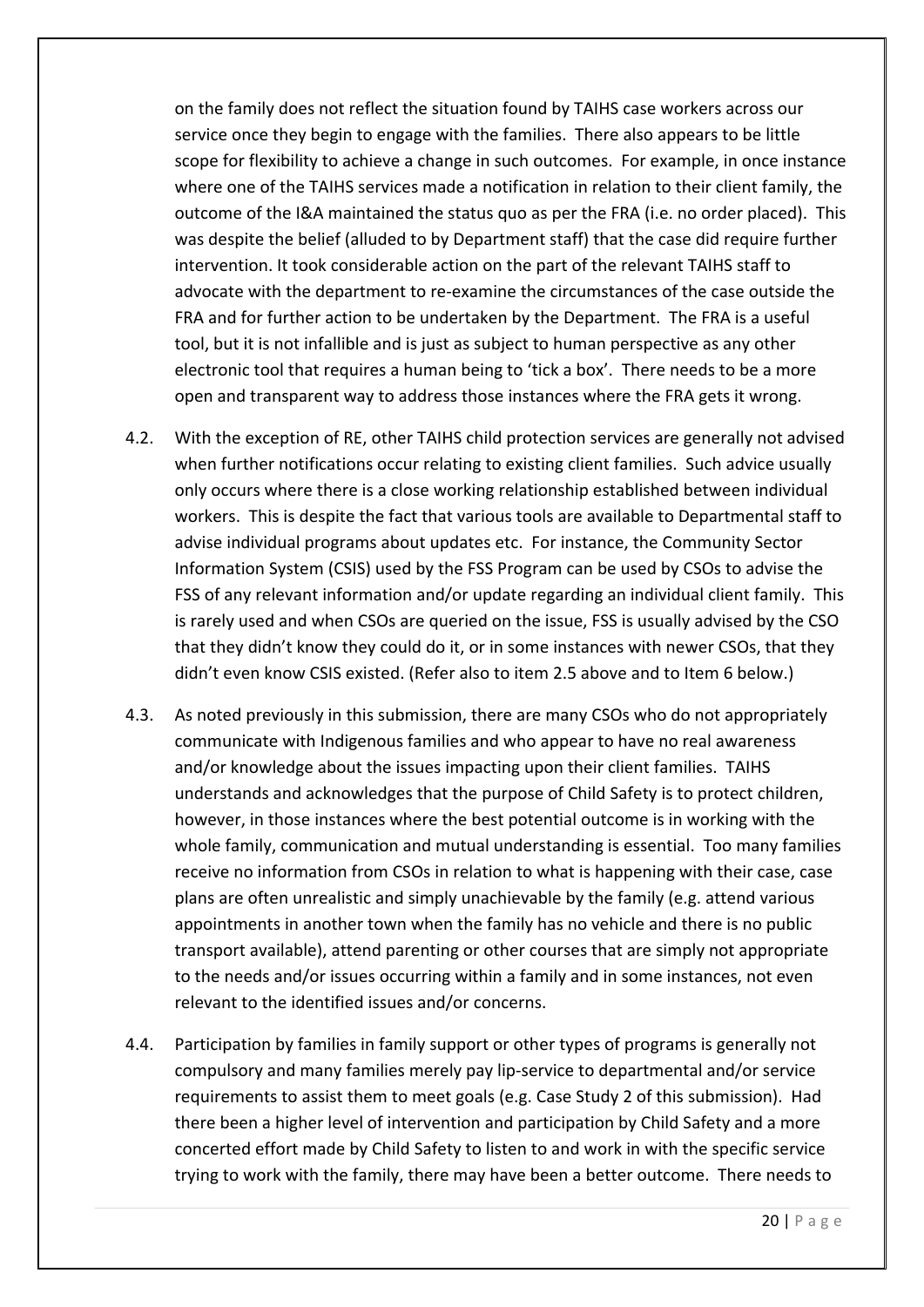be some method developed which places a stronger responsibility on parents in such instances to actually do more than pay lip‐service to Child Safety requirements to engage with community service providers, particularly where alcohol, drugs and violence are key factors in the risks to children.

- 4.5. Current policies do not involve compulsory training for kinship carers. The TAIHS experience in this area over the last ten years is that training should be mandatory for all carers including kinship carers. In addition, all training for Indigenous carers whether foster or kinship, should be provided in a way that is culturally appropriate and relevant and should be provided in a way that easily understood by carers.
- 4.6. There is currently provision for transitioning children to exit the foster care child protection system. However, there is no provision within the system for transitioning children into care. Such a transition process should include facilitating the child/children's understanding of what is happening to them, a more effective partnering or 'matching' of children to suitable carers, and early provision of support and/or counselling if required to enable children to deal with both the trauma of the event that precipitated the need for removal and the additional trauma of the removal itself.
- 4.7. As noted at 1.3 above, there are instances where value judgements are being made 'against' Indigenous families. Whilst this is problematic in itself, it becomes more problematic if it results in families entering the child protection system simply because a CSO doesn't like someone's housekeeping standards or the way children may be dressed. We have received referrals where TAIHS staff visit the family and find no evidence of the 'so-called' poor housekeeping and/or poor hygiene of the children upon which the referral is based. In such instances, TAIHS often note different 'standards' may be present but that such standards are not unacceptable or that the children are at risk because of the difference.
- 4.8. There have been instances when carers (Indigenous and non-Indigenous) have been provided with too much information about the family situation and/or where such carers have attended Family Group Meetings and been present when topics have been discussed that should not have been discussed.
- 4.9. Mainstream foster carers are rarely provided with appropriate support when children are to be reunified with their own families. This is particularly problematic where the care period is extensive and attachments and bonds develop between the carer/s and the child/children and has lead to at least one known incident where TAIHS staff have believed the carer to be sabotaging the potential for reunification.
- 4.10. There are known instances where foster carers have not allowed either CSOs or RE staff into the home in order to assess the appropriateness of a current placement. While RE staff do not have right of entry, in some instances, CSOs are not enforcing their right of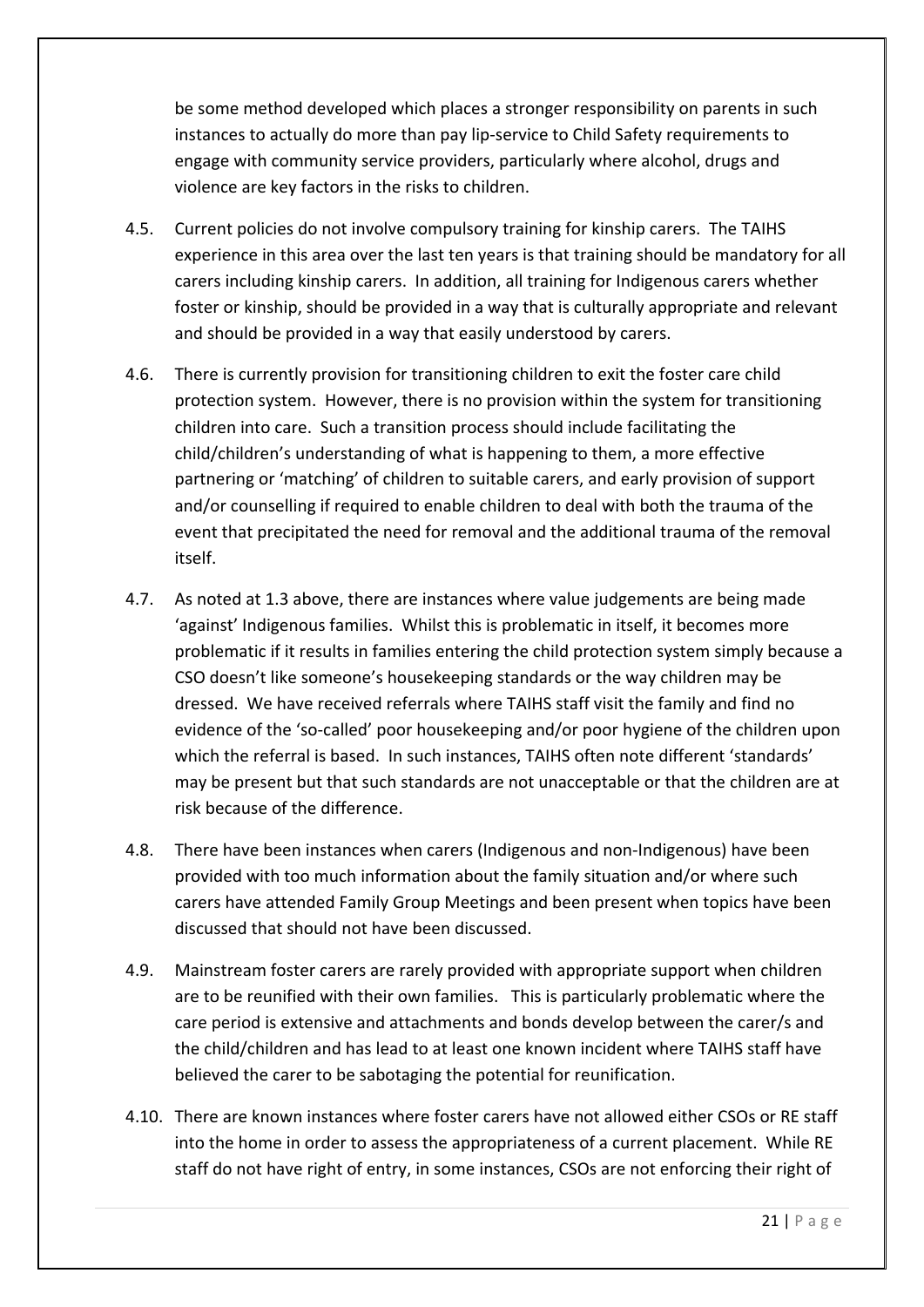entry and frequently agree to meet carers away from the home environment. Informal complaints regarding this issue by TAIHS staff to the department are often ignored.

- 4.11. There are numerous instances of CSO attending Indigenous families in their homes and conducting investigations without an RE worker being present. Where an RE worker does attend, it is not uncommon for the CSOs to fail to introduce the RE worker or to provide opportunity for the RE worker to advise the family of the RE role as a separate entity to the Department.
- 4.12. A further issue for the RE is the changes to the RE Service Agreement in late 2010. Previous to the change, the child was the 'client' but the amendment meant that the Department was now the 'client'. This effectively reduced the capacity of the RE to advocate on behalf of children and by extension, the families and various cultural considerations that applied to the child as part of the 'family'. In some instances this has hindered the best possible outcome for the child because the Department can now make a decision regardless of whether the RE agrees with that decision from a cultural perspective. In one instance, RE was told by a CSO that they "should remember who their boss is".
- 4.13. CSO's often assume the Recognised Entity has to agree with their decisions/stance. It is not the role of the RE to agree but to offer Cultural advice/practice information to child safety officers.
- 4.14. An Indigenous family is more likely to be placed on an I & A than a non-Indigenous family. All reports to the Department should be assessed on the issues to hand and not be influenced by other factors that have no relevance to the case.
- 4.15. There are many CSOs who are pushing for Indigenous parents to do the Triple P program regardless of whether the parents even need to do a parenting program or whether the Triple P program would be the most appropriate program for the family's needs or circumstances. Triple P has been an advantageous program for some families, but it is NOT the only parenting program available and for a CSO to penalise a family because they haven't done Triple P is simply unacceptable.
- 4.16. A serious issue impacting upon Indigenous families is the removal of babies immediately after birth. Whilst in a limited number of instances, this has in fact, been the best outcome for the child, there have been instances where little attempt has been made to address the issues prior to the child's birth and it would appear that the removal was the only option ever considered. In the instances where the Department/CSO has undertaken to address the potential issues and done an early referral to a support service, and where the support agency has been able to engage with the mother, the outcome is generally very different. Mother and child have remained together with the normal bonding between them occurring and accepted developmental stages being achieved.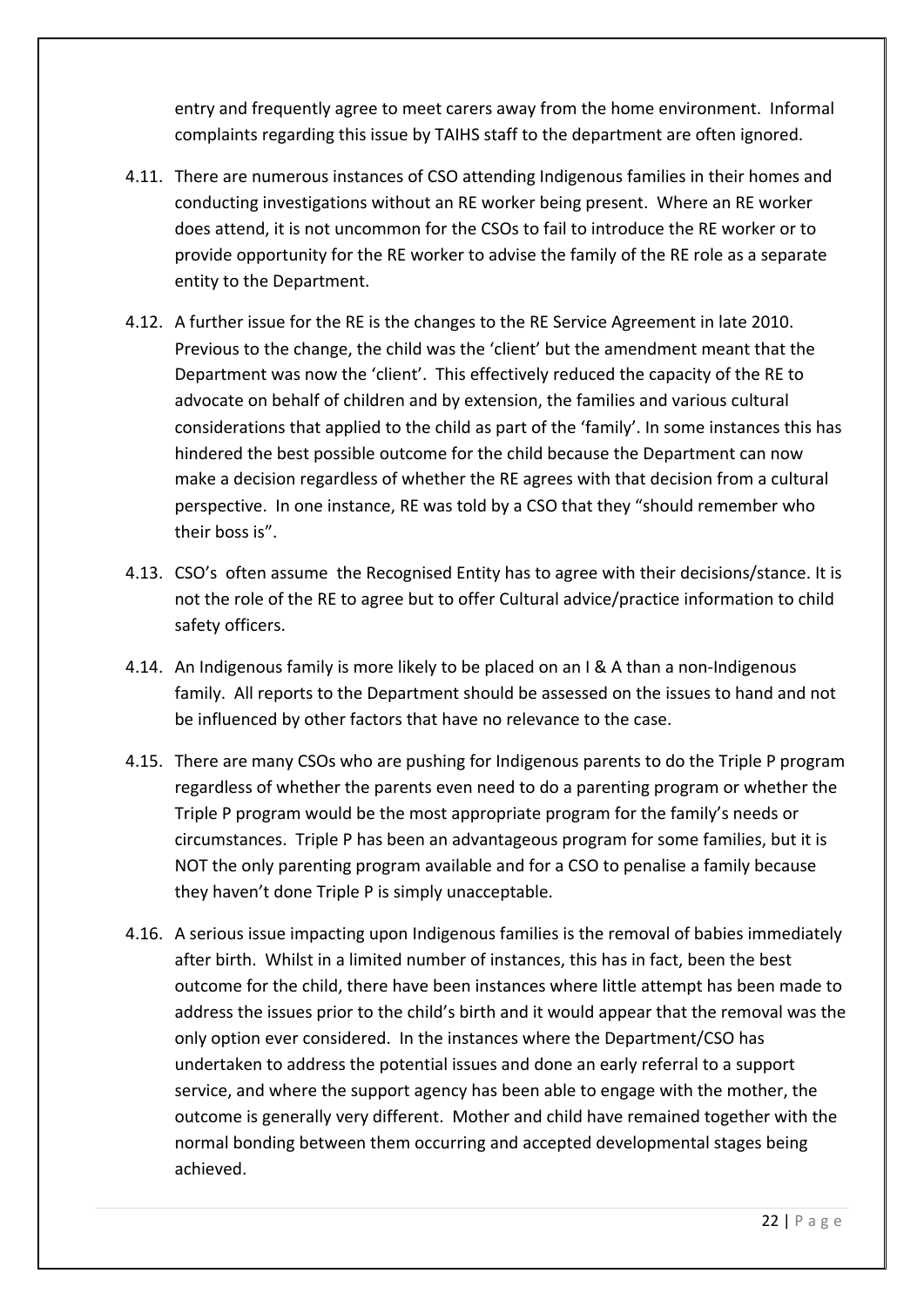- 4.17. An issue was also identified regarding the potential for children to be placed in foster care with families who hold very different values, attitudes, religion and/or cultural heritages without any form of consultation with the child/children's parents. Whilst it is accepted that there are times when it is in the child/children's best interests that they be removed from their family, parents should still have the right to have some input into the type of home, location etc. in which they will be placed.
- 4.18. A further issue in relation to the placement of children is that RE are not always informed of all aspects of the proposed placement and other children who may already be in the home. E.g. if a child with sexualised behaviours is being placed in a home with other young children this would not be an appropriate placement. There also needs to be more attention paid to the matching of age groups of children in a placement situation. RE cannot provide appropriate cultural advice pertaining to the placement of Indigenous children if it is not fully informed of all aspects involved.
- 4.19. There are instances where the Departmental time-frames for various actions by the Department are not met and this can be problematic for children and families, especially in instances where children are removed.
- 4.20. CSO's attending I&A's repetitively ask our families the same questions over and over again rather than moving on. The RE advisors say that this gets the families antagonised easily and especially when being asked repeatedly a question they have already answered in regards to their babies.
- 4.21. Child Safety are tending to want to end orders with older children particularly when they are displaying difficult behaviours. This is often at the expense of the younger children who are still in care. This leads to our families being in a catch twenty two position as the department will not look at the reunification of the younger children due to the older children being back in the home and not being able to be managed by the parents.
- 4.22. Cultural advice is not being sought from Recognised Entity (RE) regarding placement decisions prior to a placement being made. This is in breach of Child Safety Legislation.
- 4.23. Child Safety is not being transparent and honest with families. The information is not being addressed directly with the parents. RE advisors do not speak for parents.
- 4.24. RE advisors are not being invited to FGM's, Placement, Meetings etc. When they are invited they are predominately not given enough notice to attend. This is a legislative requirement. The same situation has applied to both the FSS and the FIS programs.
- 4.25. In those instances where either FSS, FIS or the RE has been invited, CSOs often assume that that service will advise all other relevant TAIHS services about the meeting. If the Department needs more than one TAIHS program to attend then Child Safety have to invite each individual service. TAIHS is not the manager of the case plan, Child Safety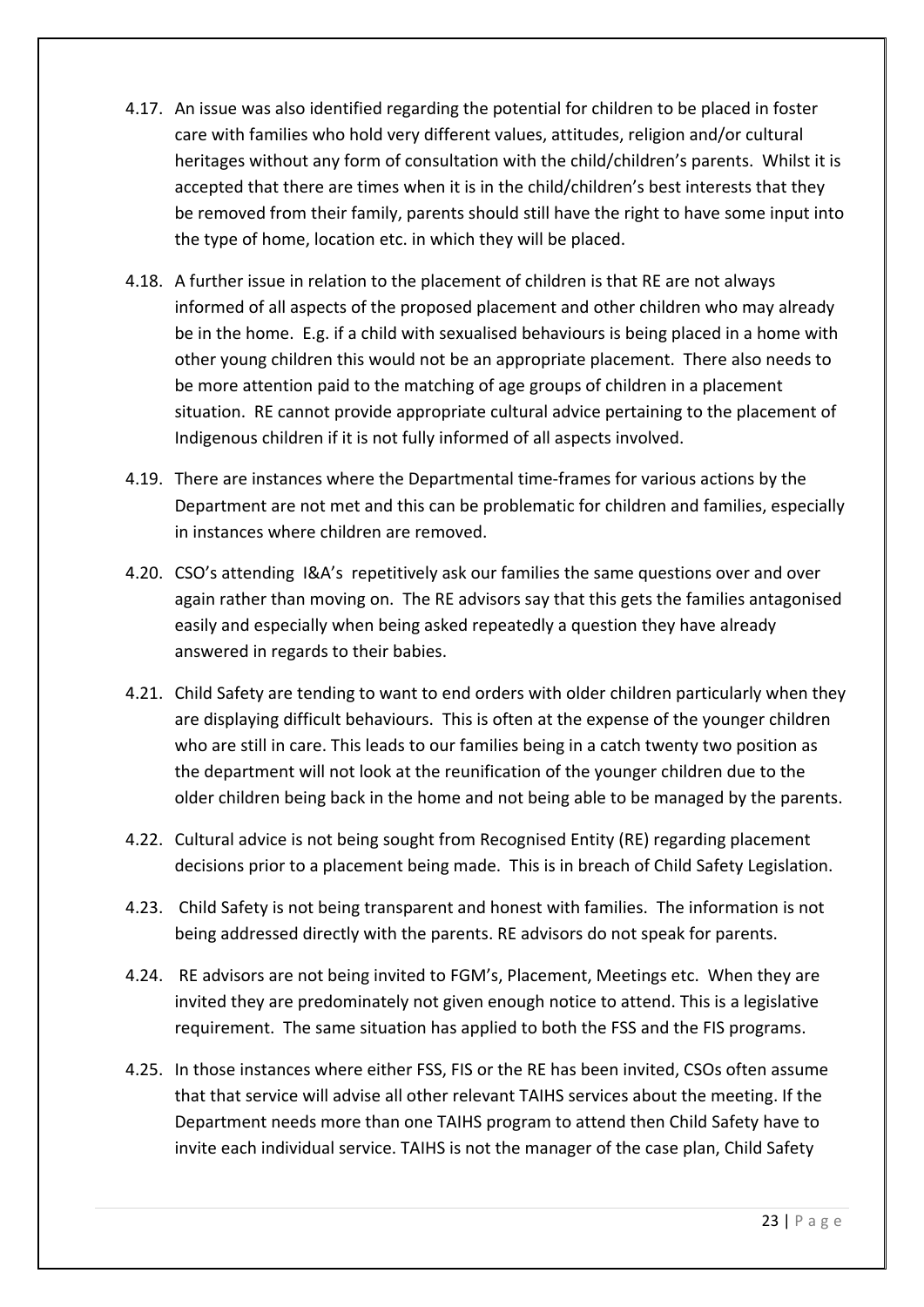are, and as such, it is their role to ensure all the stakeholders are invited not individual TAIHS services.

- 4.26. Often RE advisors are not receiving enough information regarding clients to make informed decisions in a timely manner.
- 4.27. RE advisors are not receiving AFFIDAVIT's documentation for courts in a timely manner, that allows adequate time for the RE advisors to read, respond and prepare for court. Sometimes they are not received at all until the court day.
- 4.28. Appropriate Cultural Awareness Training ‐ (Localised) is needed for child safety officers. Their Cultural knowledge is very generic and often not relevant to our region. TAIHS RE have offered a number of times to provide this local knowledge to Child Safety but have not been taken up on the offer.
- 4.29. There are inconstancies in decision making by the different Child Safety service centre's.
- 4.30. Mainstream foster care support services often do not have Indigenous workers. This means non-Indigenous workers are working with Indigenous children in non-Indigenous placements. The subsequent inability to advise an Indigenous child on cultural issues if such agency does not seek support and culturally appropriate information from an Indigenous agencies can result in reducing the child's knowledge and awareness of their culture and subsequent dis‐connection.
- 4.31. Children are often placed with families for respite without funding being made available to these families for the purchase of food and necessary supplies. Funding, when received, is not in a time frame that is financially supportive. Families are expected to 'provide' regardless of their financial circumstances. Under these conditions it becomes very difficult for Indigenous carers to take on the care of Indigenous children. The families have their own children and/or needs to cover leaving them poorly resourced to meet the extras. The department's view is that funding for essential food/supplies is not an income for the carers. This justification of payments being made two weeks post respite care is in breach of Standard (b) i.e. Department is not ensuring that children received appropriate physical care including adequate food.
- 4.32. RE was not consulted regarding the withdrawal of an application for a Child Protection Order. The understanding was that Child Safety was seeking a Two Year Child Protection Order. Following traditional Aboriginal culture the head of the family led family discussions with RE to source our views and opinions. This family meeting was not respected or considered by Child Safety leaving us to express grave concerns regarding significant decisions being made without consultation with the RE. Aboriginal people expect the requirements of the Child Protection Act be adhered to in relation to the RE being consulted. A disrespect for culture and tradition is evident in a failure to consult with RE.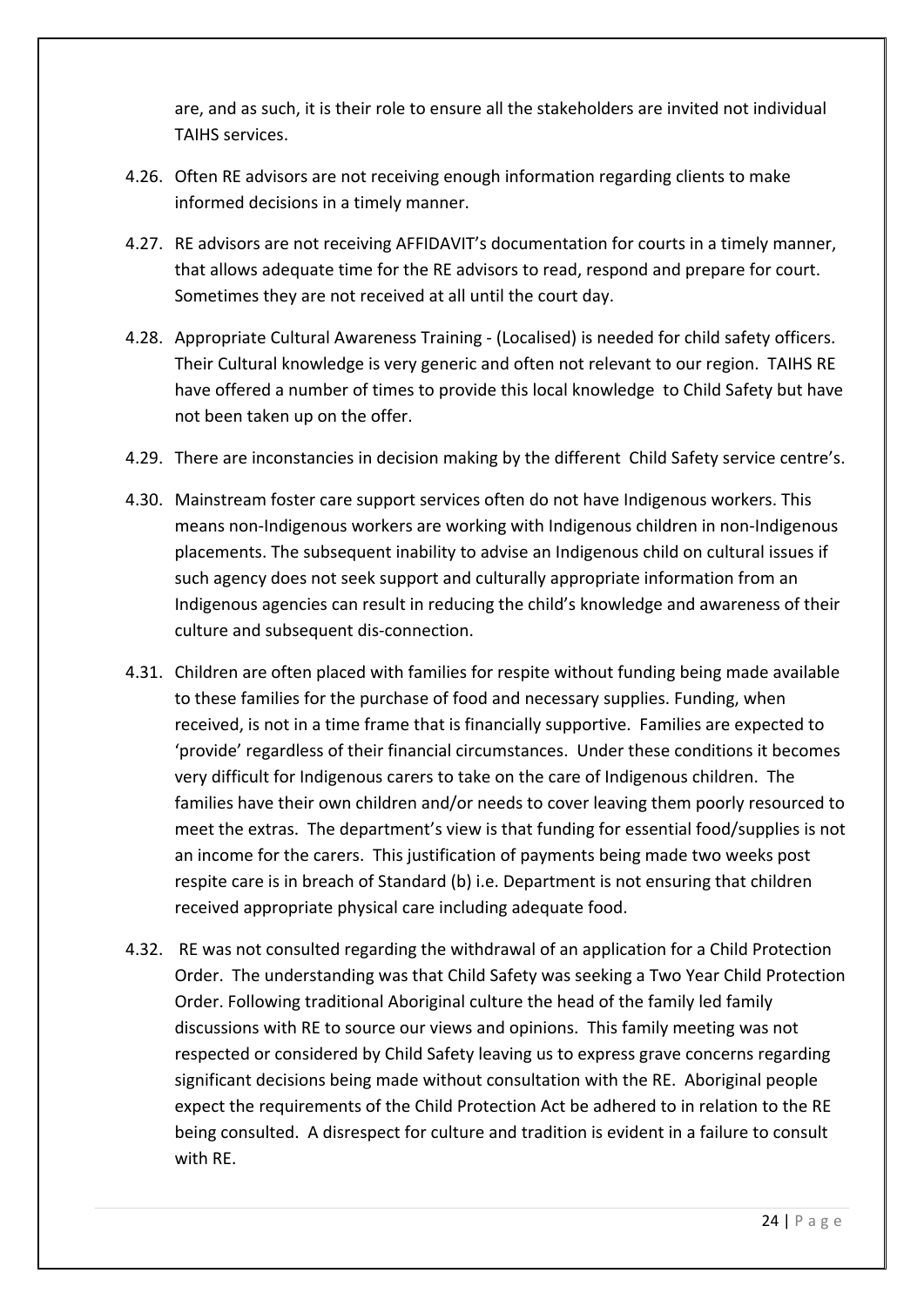- 4.33. The service expresses concern regarding Child safety's failure to comply with the following; Child protection Act 1999 Clause 6 subsection (1); When making a significant decision about an Aboriginal or Torres Strait Islander child, the chief executive or an authorised officer must give an opportunity to a recognise entity for the child to participate in the decision making process.
- 4.34. The service expresses concern regarding Child Safety's failure to comply with the following; when making a decision other than a significant decision about a Torres Strait Islander child, the chief executive or an authorised officer must consult with a recognised entity for the child before making a decision. However, if the compliance with subsection (1) or (2) is not practicable because a recognised entity for the child is not available or urgent action is required to protect the child, the chief executive or an authorised officer must consult with a recognised entity for the child as soon as possible.
- 4.35. Blue cards are often difficult for Indigenous people to obtain which significantly restricts the number of Indigenous families available to provide foster and/or kinship care placements.
- 4.36. There is a need to revisit the potential of residential homes for some children in need of care for those instances where either a suitable carer cannot be identified OR for those children with issues beyond the capacity of most carers e.g. significant disabilities and/or significant inappropriate behaviours.
- 4.37. Palm Island Safe house only takes 6 kids
- 4.38. Kids set up to fail
- 4.39. Glasser's Theory everyone needs to be loved & loved
- 4.40. Carers feel intimidated making complaints
- 4.41. MOC Process In at least one instance, a carer deemed guilty even before the Investigation was undertaken. In addition, the process to be followed after the MOC was received was not made clear to the carer.
- 4.42. FKS should be able to attend with the Department when an MOC has been received so that they can provide support to the carer
- 4.43. Foster placements of Indigenous children are often made with convenience being the primary goal rather than being in line with the Child Placement Principle
- 4.44. The large staff turn-over in the Department excludes opportunities for building rapport with the staff and generates a subsequent lack of confidence in Departmental staff and processes.
- 4.45. Critical Importance of building relationships, understanding, mutual respect with departmental staff.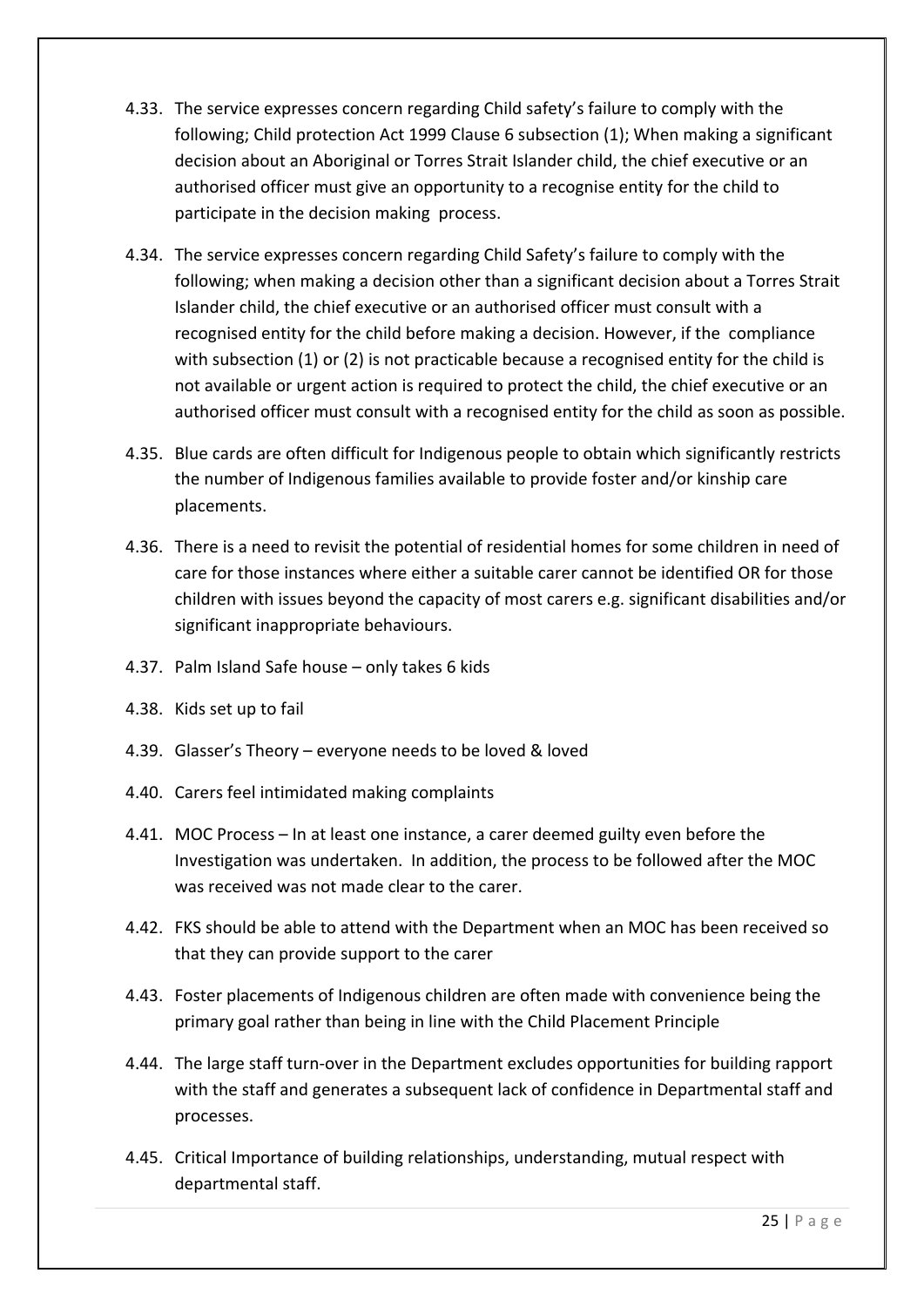- 4.46. In relation to the Criminal Misconduct Commission's Recommendation 8.9 of the Protecting children: An Inquiry into Abuse of Children in foster Care Report (2004) – "That departmental policies and practices recognise the rights of children and biological parents and reflect this recognition in culturally appropriate ways that allow for all parties to be fully informed of, and involved in, case planning for children", it is the experience and view of FKS that this is not occurring.
- 4.47. There is a severe lack of adequate respite for carers resulting in significant burn‐out and often, the creation of problems within the carers own families.
- 4.48. Whilst the Child Placement Principle is sometimes ignored, one of the issues impacting negatively on the application of the Principle is the severe shortage of Indigenous carers. A further issue impacting on the application of the Principle is the existing workloads of CSOs that mean they do not have the time or the resources to identify an appropriate carer and in some instances, the ignorance of some CSOs about what the provisions of the Principle or even of its existence.
- 5. Early intervention & Prevention

There is currently, and has been for at least the last ten to twelve years, a focus by the Queensland Government on Prevention and Early Intervention models of practice. The current Aboriginal and Torres Strait Islanders Family Support Services (ATSIFSS) is very good example of this focus with eleven services (of which the TAIHS FSS is one) across the State. Whilst there are some operational aspects that differ across each of the eleven services, a key element is that 75% of all referrals come under a loose definition of prevention and/or early intervention (non-statutory), with the remaining 25% being Statutory cases.

TAIHS began one of the first Indigenous family support programs in Queensland under the then Future Directions program in 2003. Known as the Intensive Family Support Action Research (IFSAR) Project, the program was designed to assist Indigenous families with children who were "identified as being at risk of harm through conflict, neglect and lack of parenting skills" (TAIHS (2003) *IFSAR Trial Report* – not published). The IFSAR Project went on to become the current FIS service still operated by TAIHS and funded by the Queensland Government, however the current FIS client base is 100% Statutory clients all referred to FIS by Child Safety with this client base in effect since approximately 2005.

In the 2003 IFSAR Trial Report<sup>[4](#page-4-1)</sup>, TAIHS sought to bring to the attention of the then Department of Families (Dof) that the concept of 'prevention and early intervention' that was being implemented by the Department did not, in fact, apply to the majority of cases being referred to IFSAR:

The differing perspectives held by various personnel from the Department of Families regarding what constitutes prevention and early intervention caused a

<span id="page-25-0"></span><sup>4</sup> TAIHS (2003). Trial Report: Intensive Family Support Action Research Project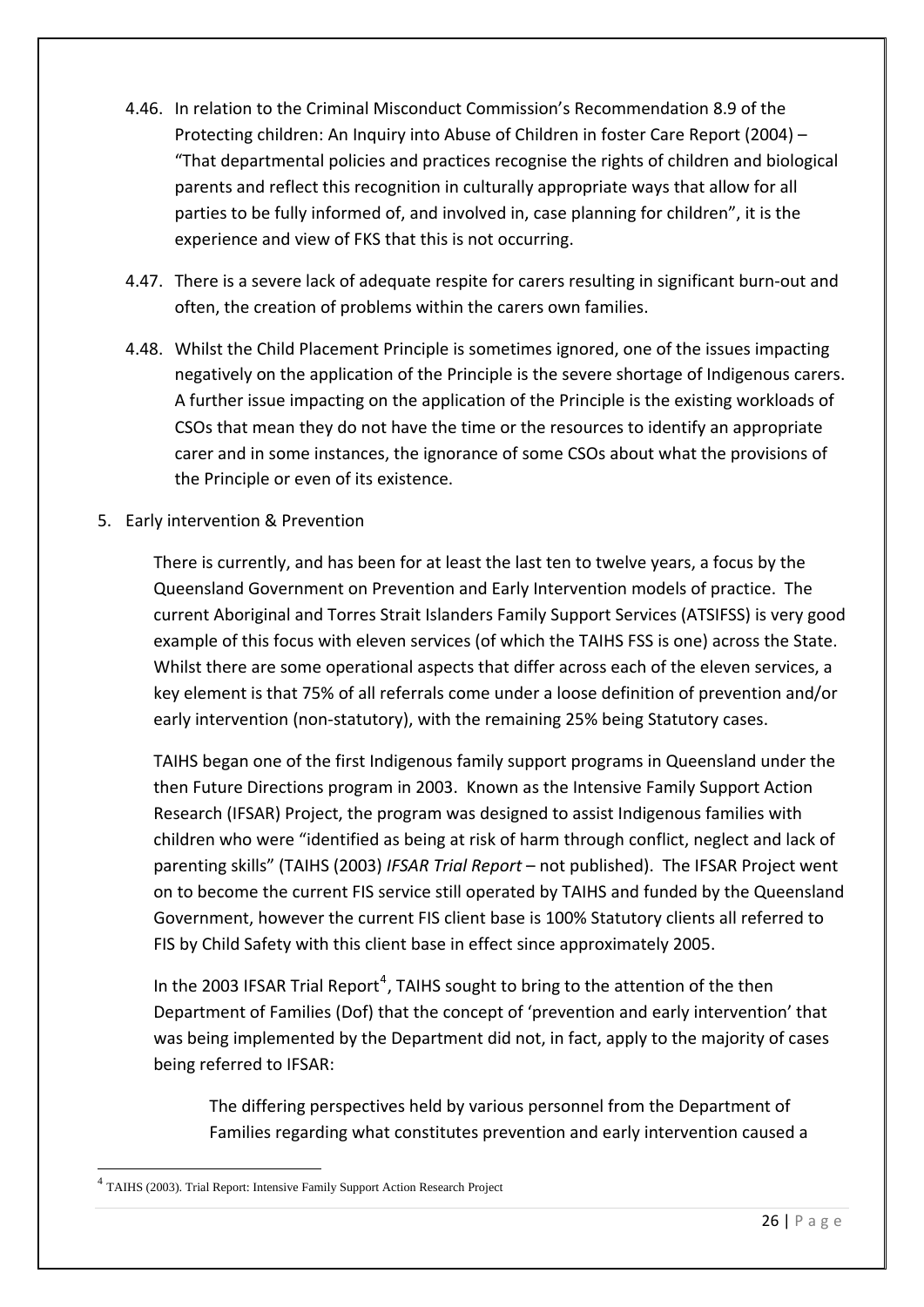great deal of concern to the IFSAR Project team and the CPACS Manager. Of the ten Department of Families referrals to the IFSAR project from  $13<sup>th</sup>$  February to  $18<sup>th</sup>$ March 2003, three were not progressed due to the complexity of the cases and needs of the clients which the IFSAR Project was not designed to address. The clients of these three cases, plus another two that were combined DoF/CPACS referrals as well as a further three DoF referrals all had significant histories of contact with DoF, in some cases for several years. Under no circumstances could these referrals have been defined as prevention or early intervention. Additionally, from information provided to IFSAR by the clients concerned, it was difficult to determine what, if anything, had been done to address the causes of the clients' problems in the first place. In other words 'child protection' was addressed but not necessarily the underlying causes of the 'child protection' issues arising (pg. 12).

Whilst the ATSIFSS program is designed to address much of what the IFSAR report was referring to in terms of understanding what constitutes prevention and/or early intervention and is a program that Queensland can be very proud of having initiated, the reality is that less than 10% of the 388 referrals received by the FSS to date could even remotely be deemed to be early intervention, much less prevention. Of even more concern is also the fact that the majority of the remaining 90% of families have significant histories with Child Safety extending from two to three years to up to ten years, and in some instances, up to twenty years. Numerous current adult clients – now parents ‐ were children within the child protection and at least two families were children of families who were part of the initial IFSAR Project in 2003.

What is clear from the above, is that while we are now being able to assist our families in more appropriate ways and with somewhat better resources, there is still a major gap in addressing the underlying causes e.g.

- Housing up to 90% of FSS clients do not have stable housing and regardless of the work to support these clients, FSS cannot build houses for them or assist them to find housing that simply does not exist;
- Alcohol and Drug Services affecting up to 90% of FSS adult clients and regardless of the hows, whys and wherefores of clients' reliance on alcohol and/or drugs, there are long waiting lists to get clients into rehabilitation services and/or counselling to address the hows whys and wherefores of their addiction. Again, FSS cannot magically make services appear.
- Violence domestic and/or other forms of violence affecting up to 80% of client families and again, regardless of the reasons behind the violence, the majority of these families need to be able to access counselling and/or other types of programs to address the underlying causes. And yet again, FSS cannot assist clients to access services that simply either don't exist or have waiting lists that can be up to a year.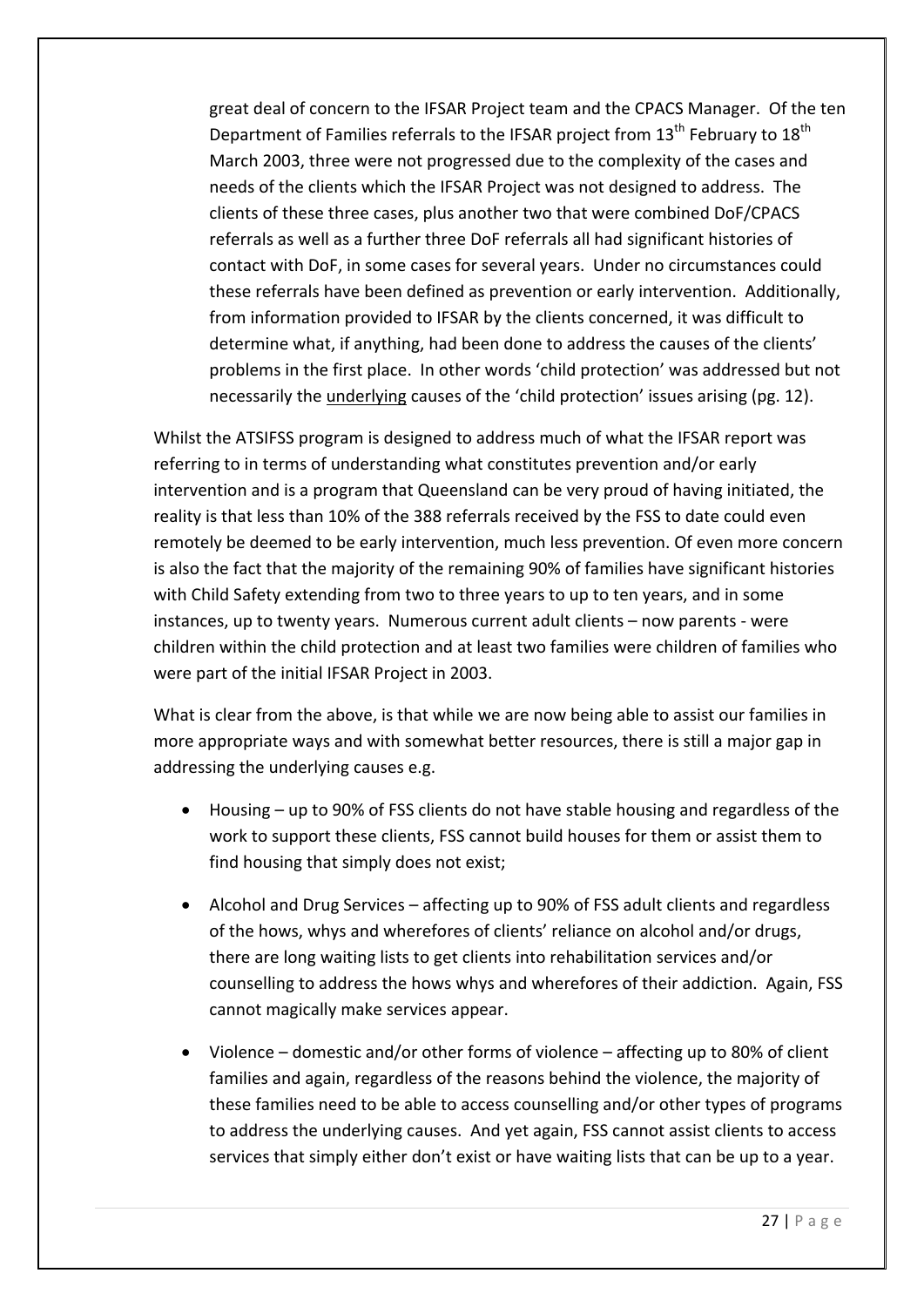Family support programs can and do achieve significant outcomes for and with Indigenous families. However, they have no control over the availability of resources needed by the families. Many of the current programs/resources that are available e.g. violence prevention, parenting, budgeting, hygiene etc. etc. etc. are not delivered in ways that are appropriate to Aboriginal and Torres Strait Islander culture but more importantly, many of these programs don't even recognise the lived experience of Aboroginal and Torres Strait Islander people.

We can help our clients deal with the wait time, help clients enhance or improve their resilience and capacity to cope with limited resources, we can assist clients to gain other skills that enhance their parenting and communication skills etc. In some instances, and as and when appropriate, we can even provide clients with the opportunity to talk about the traumas that have affected their lives and we may even be lucky enough to find a counsellor or a rehab service, and sometimes even a house. But we cannot create these things nor assist clients to access what doesn't exist.

So in the end, whilst we go further than has previously been possible to address the underlying causes of the over representation of Indigenous children and families in the child protection system, many of the underlying causes are still the same as they were in 2003 and prevention and early intervention are still concepts as contentious in 2012 as they were in 2003.

### 6. Information systems and record keeping

6.1. Departmental expectations for data collection are often unrealistic and in some instances require significant resources to gather and collate. With the exception of the FSS, the three other child protection services have had to purchase their own data collection systems in order to address Department data requirements. For one of the services, it took multiple attempts by TAIHS to get permission to use existing funds to purchase a specifically designed data base as it was deemed to be 'not essential'. It was only after a Departmental Officer actually visited the office and saw the evidence of the work required and then advocated within the Department, that permission was granted.

The FSS program uses the Community Sector Information System (CSIS) provided by the Department. While the use of CSIS was initially highly problematic, it has since become an easier data base for FSS staff to use. The improvement has come about as the result of efforts by the Department to improve the system, and by the efforts of FSS staff to improve their use of the system.

# Conclusion

The Case Studies and Further Issues contained in this document are weighed down with incompetence, poor communication, poorly informed decision making processes, poorly prepared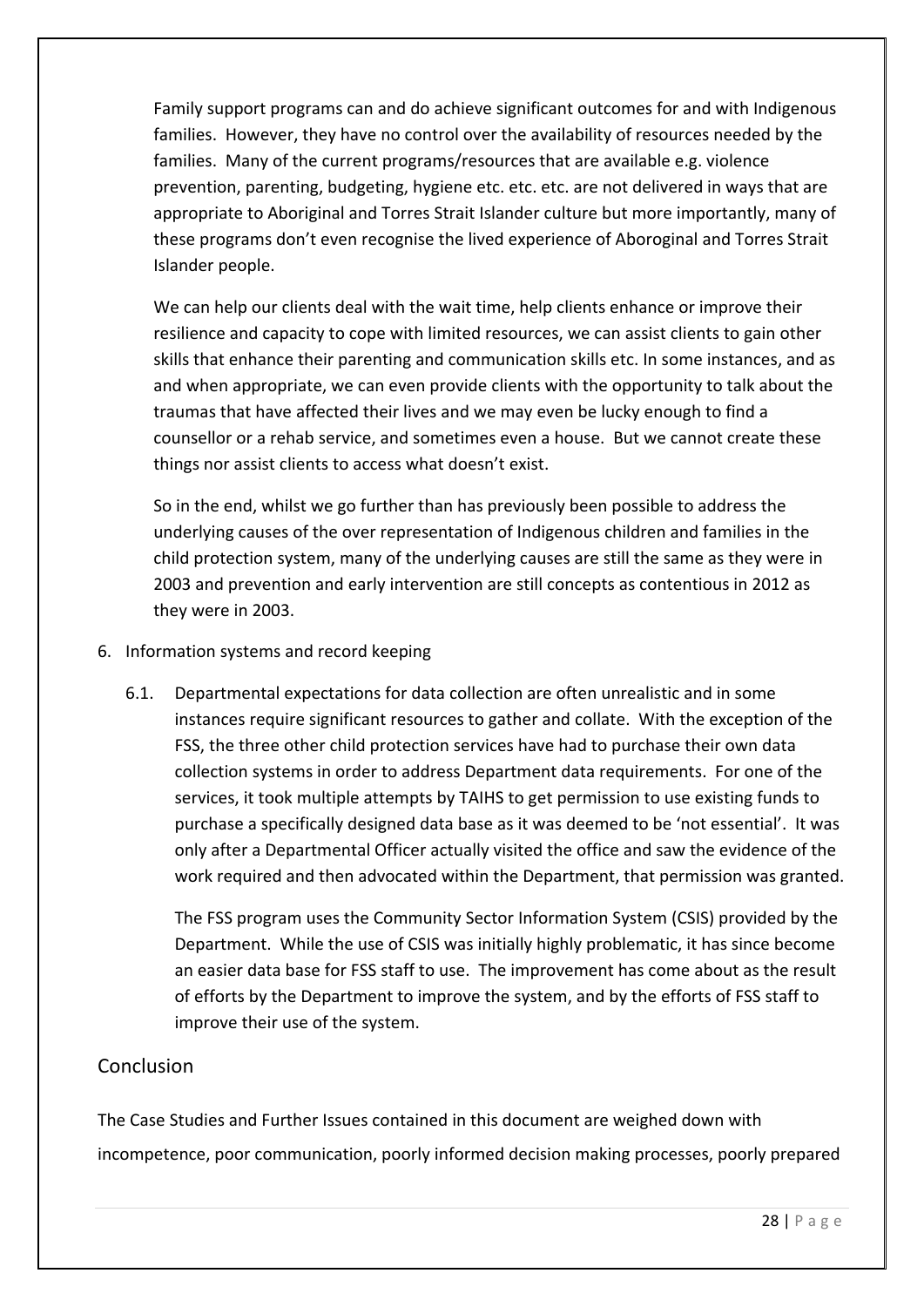University graduates, limited cultural awareness, lack of human, physical and financial resources and government departments not being held accountable for breach of Legislation or for breach of their own policies and procedures.

Reducing the over representation of Aboriginal and Torres Strait Islander children in Queensland Child Protection system requires that we begin by diligently addressing all of the above. The current intervention style is proving to be inadequate. We need to stop using platitudes that give false hope and impressions of cooperation and proper functioning i.e. "requires a broad approach by both Government and non‐government departments and agencies". The TAIHS experience suggests that such a statement is benign and attracts zero attention and has failed to bring about sustainable and wide‐spread change in professional practices in government departments.

This is not to say that TAIHS does not acknowledge and appreciate and support the many changes that have occurred in the Department over the last ten years. We recognise the many Department and Child Safety workers who are dedicated to the work they do and to the children and families they work with and also acknowledge that we could not do our work effectively without the presence of these dedicated workers. In the end, these workers and ours, achieve positive outcomes for many Indigenous families in spite of the many challenges and barriers faced on a day‐to‐day basis in the workplace and from some of the families themselves. TAIHS highly commends these workers – our own and the Department's.

However, while we continue to tick the same boxes we ticked twelve years ago in the Forde Inquiry and retreat to a place of apathy we will continue to disadvantage our most vulnerable in society……..our children. The plight of children and young people today is a direct result of the non-action by those given the responsibility to implementing the identified support systems that had the potential to prevent so many of our young entering the Queensland Child Protection.

We see youth crime on the increase, suicide of our young on the increase, premature deaths of Indigenous babies at an unacceptable rate. The Indigenous truancy rate is also at an unacceptable rate, the outcome of which is a greater number of vulnerable children being exposed to an unimaginable life of deprivation caused by limited education.

All of these issues are interconnected. To deal with one issue means dealing with all of the issues. It also means that there has to be true collaboration between Government and the Community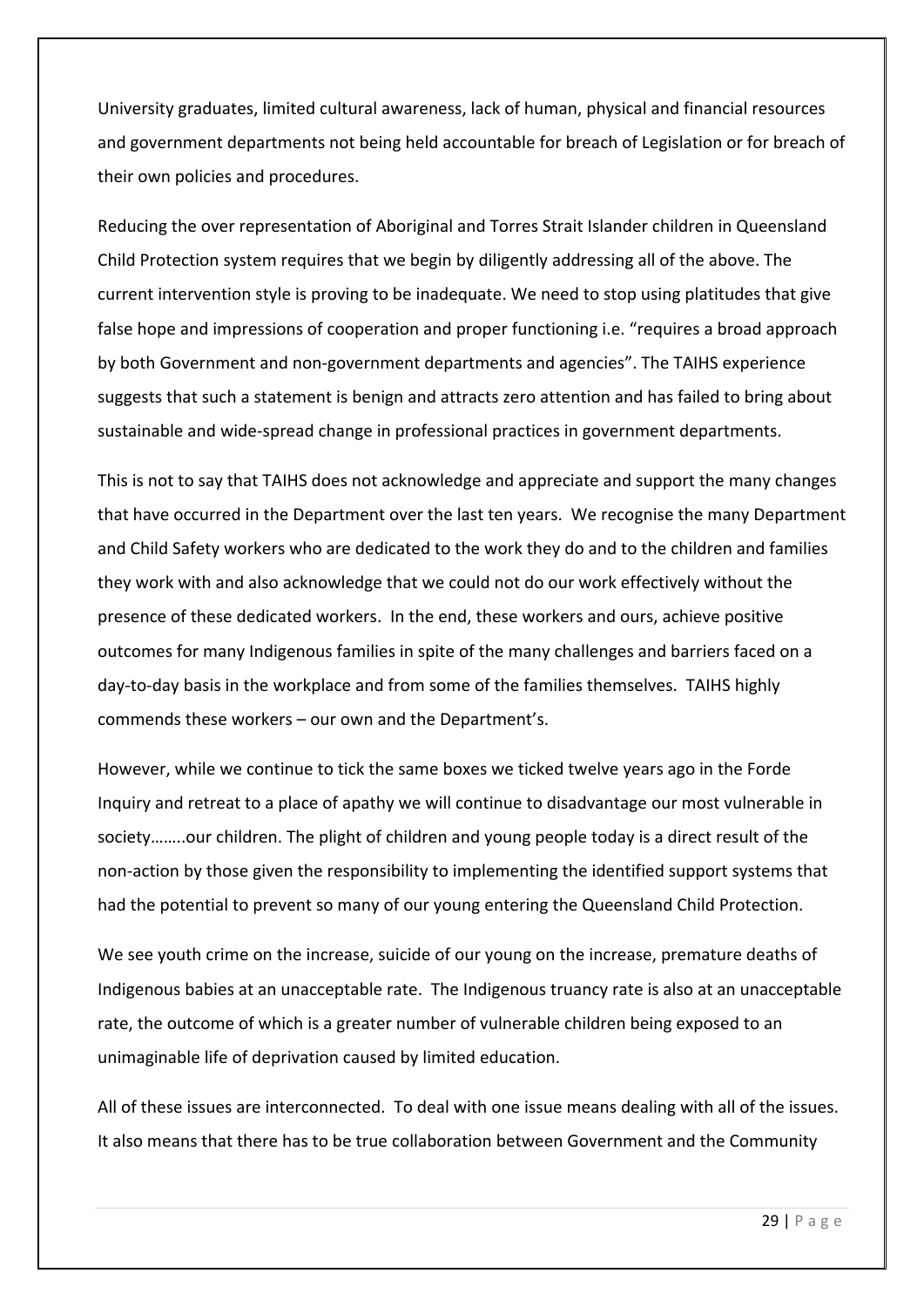and everyone has to stop paying lip-service to the words. If not, we continue the past and cannot reach the future. We will stay here:

> The welfare and the policeman Said you've got to understand We'll give them what you can't give Teach them how to really live. Teach them how to live they said Humiliated them instead Taught them that and taught them this And others taught them prejudice. You took the children away The children away Breaking their mothers heart Tearing us all apart Took them away

(Took the children away  $-$  Archie Roach<sup>[5](#page-25-0)</sup>)

 <sup>5</sup> Roach, A. (1999) Indigenous Song Writer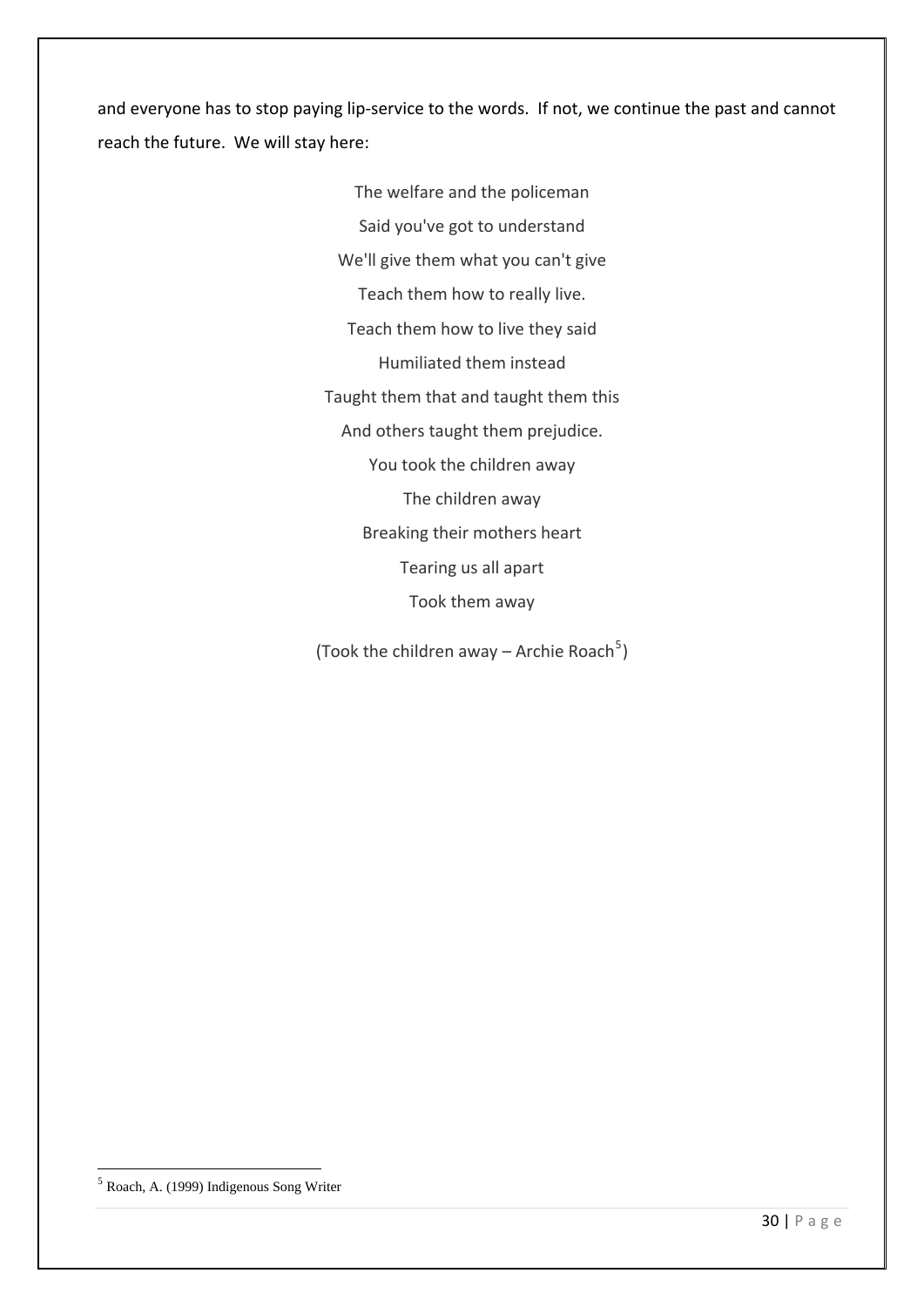# **RECOMMENDATIONS**

# **Cultural Considerations**

- 1. That Departmental and Child Safety workers receive adequate and appropriate training and support to enable them to have a greater awareness and understanding of Aboriginal and Torres Strait Islander cultures and how these cultures exist as lived experience.
- 2. That Departmental and Child Safety workers receive adequate and appropriate training and support to enable them to have a greater awareness and understanding of how the history of the last two hundred and twenty‐four years is still impacting upon Aboriginal and Torres Strait Islander people today.
- 3. That Child Safety workers are provided with opportunities to undertake training with local Recognised Entities and NGO partners to enable them to gain knowledge and understanding of local Indigenous issues and cultures (as per recommendation 1 above) but also to enable the building of effective relationships that will ultimately be of benefit to children and families.
- 4. That the Department initiate appropriate frameworks to hold its staff accountable to accord all Aboriginal and Torres Strait Islander people the respect and dignity due to any human being.

### **Human and Financial Resourcing**

- 1. That appropriate levels of human and financial resources are provided to both government and community agencies working in the child protection sector.
- 2. That both government and the community sector recognise and openly communicate with each other about the real cost of service provision and work together to ensure that the many practices/services/programs that currently exist and that reflect best practice in the field are delivered in a way that achieves positive outcomes for children and families and in a way that makes the best use of the limited resources available.
- 3. That Senior Indigenous Resource Officers are employed by all Child Safety Service Centres and Regional Intake Services to ensure that appropriate considerations are given to all cases/situations involving Indigenous children and families.

# **Operational:**

- 1. Any involvement by Child Safety with Indigenous clients **MUST** involve the local Recognised Entity. This is already legislated but does not always occur.
- 2. The Department must make Child Safety workers accountable to ensure that they adhere to the legislation at all times.
- 3. That the Department and Community agencies are held accountable to establish effective communication with each other and that all appropriate information is shared with clients and other relevant and agreed parties. The legislation to allow this already exists, but yet again, is not always complied with.
- 4. All Child Safety Officers be adequately trained in the use of CSIS **including** all new CSOs.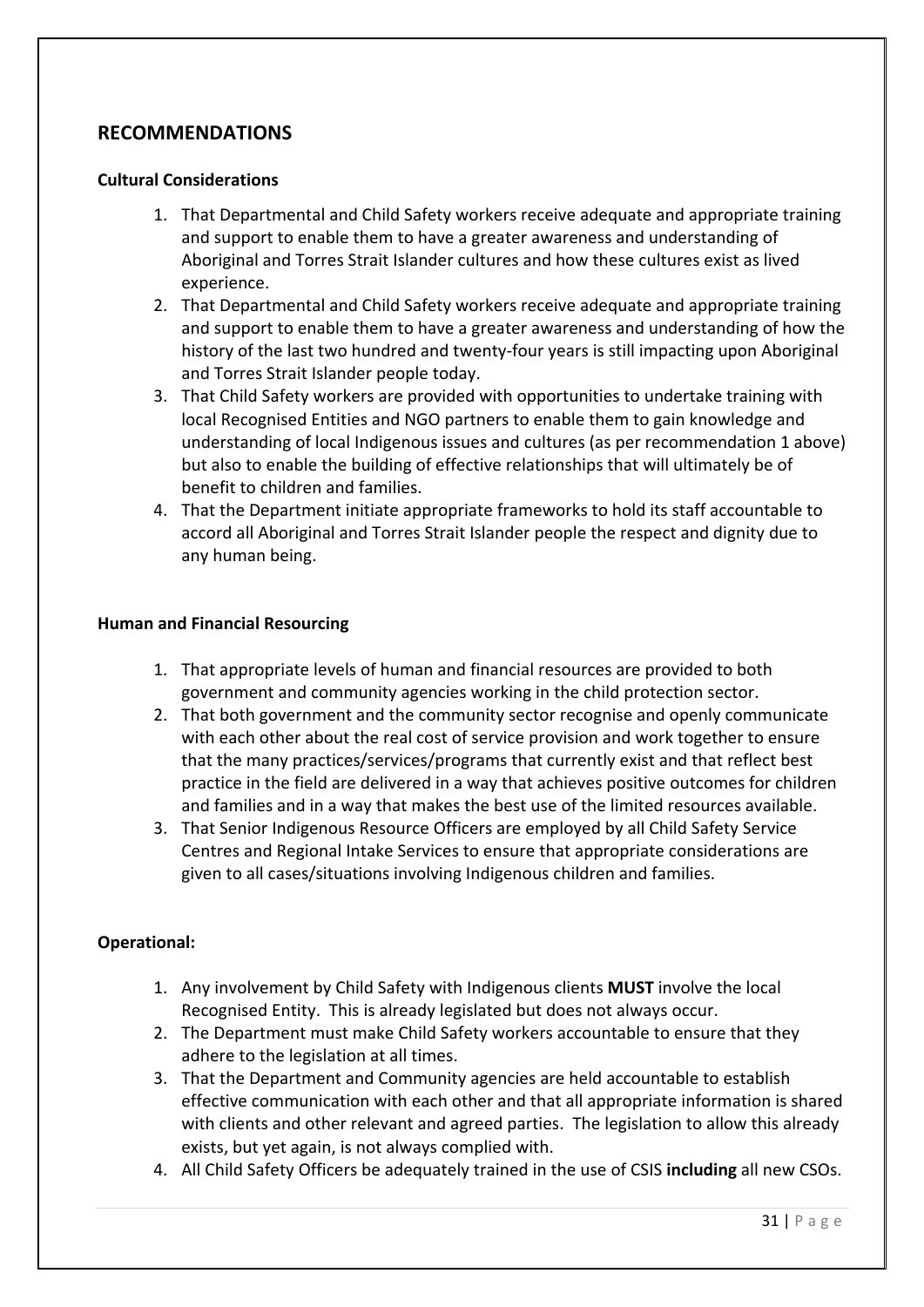- 5. Options to apply some form of mandatory participation by parents to achieve family support and/or departmental requirements be explored.
- 6. That the 2010 changes to the Recognised Entity Service Agreement wherein the Department became the RE client instead of the child be rescinded.

### **Foster Carers:**

- 1. Training and support of foster parents in how to cater for the specialised needs of children needs to be individualised to fit in with other competing demands on the foster parent (Burry 1999).
	- Foster parents would benefit from competency-based training and a system of accreditation that provides appropriate acknowledgment of the time and effort applied in acquiring the skills.
	- Trained caseworkers need to be made available to provide regular ongoing supervision with foster carers to ensure positive parenting practices are maintained and implemented correctly.
	- Foster carers be fully informed of the range of financial supports and terms of such support available to them at the time of application to become a foster carer.
- 2. We recommended that supervision initially be weekly as foster carers learn to implement strategies and adapt to having the child in their care, and gradually become less frequent as foster carers become more skilled. This is especially important during the first six months, as this is the time when placements are more likely to break down. Caseworkers need to also use a self regulatory approach to help foster carers learn to generalise the use of strategies to new challenging behaviours or problems as they arise, thereby increasing their competency and self‐efficacy.
- 3. Professional support for foster parents needs to promote greater confidence and competencies. This can be accomplished by increasing foster parents' self sufficiency in becoming independent problem‐solvers, self‐efficacy so they have more optimistic expectations about the possibility of change, use of self management skills, and encouraging them to attribute changes or improvements in their situation to their own or their child's efforts rather than to chance, age, maturational factors or other uncontrollable events, and problem‐solving skills.